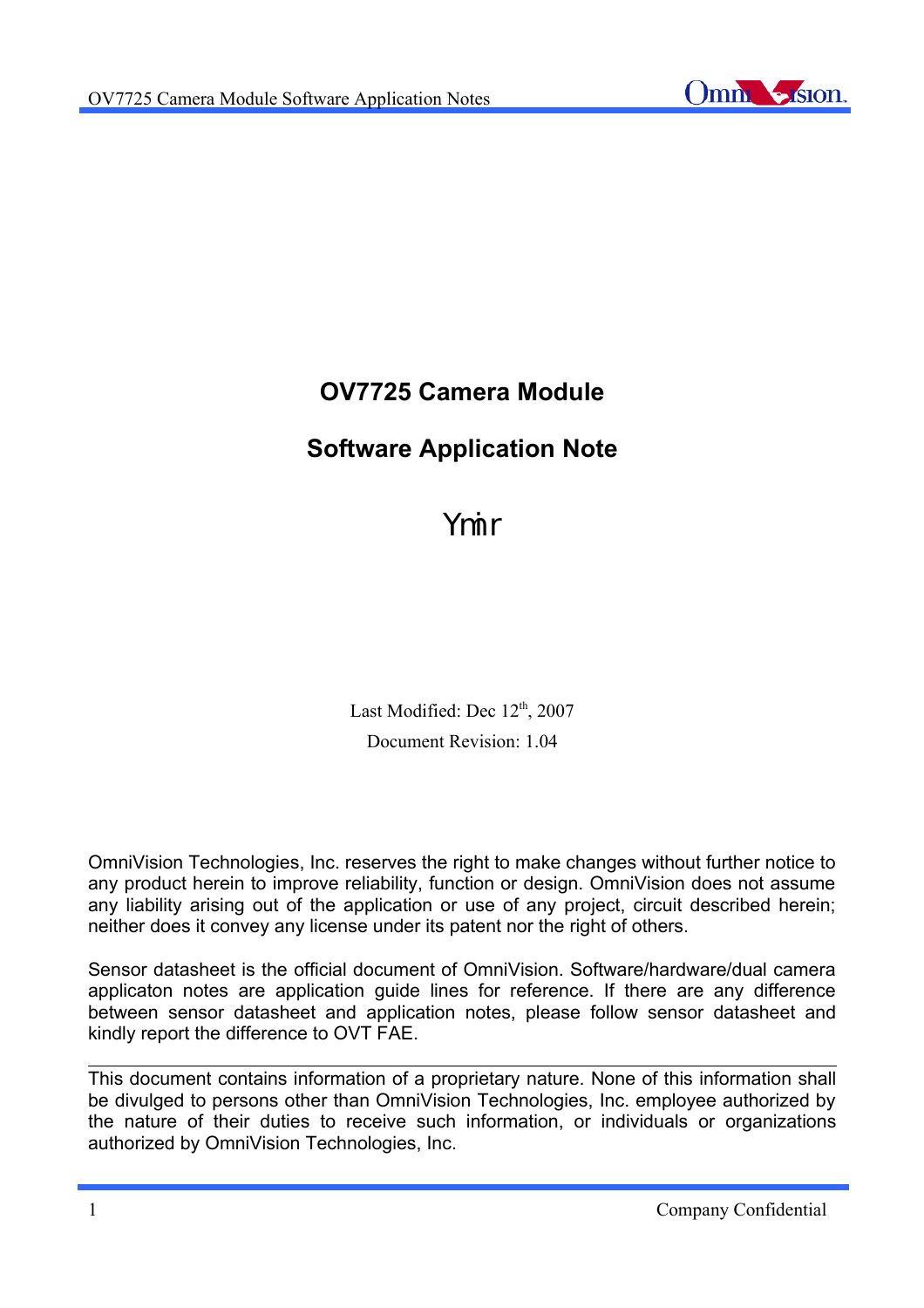

# **Table of Contents**

| 11 |  |
|----|--|
|    |  |
|    |  |
|    |  |
|    |  |
|    |  |
|    |  |
|    |  |
|    |  |
|    |  |
|    |  |
|    |  |
|    |  |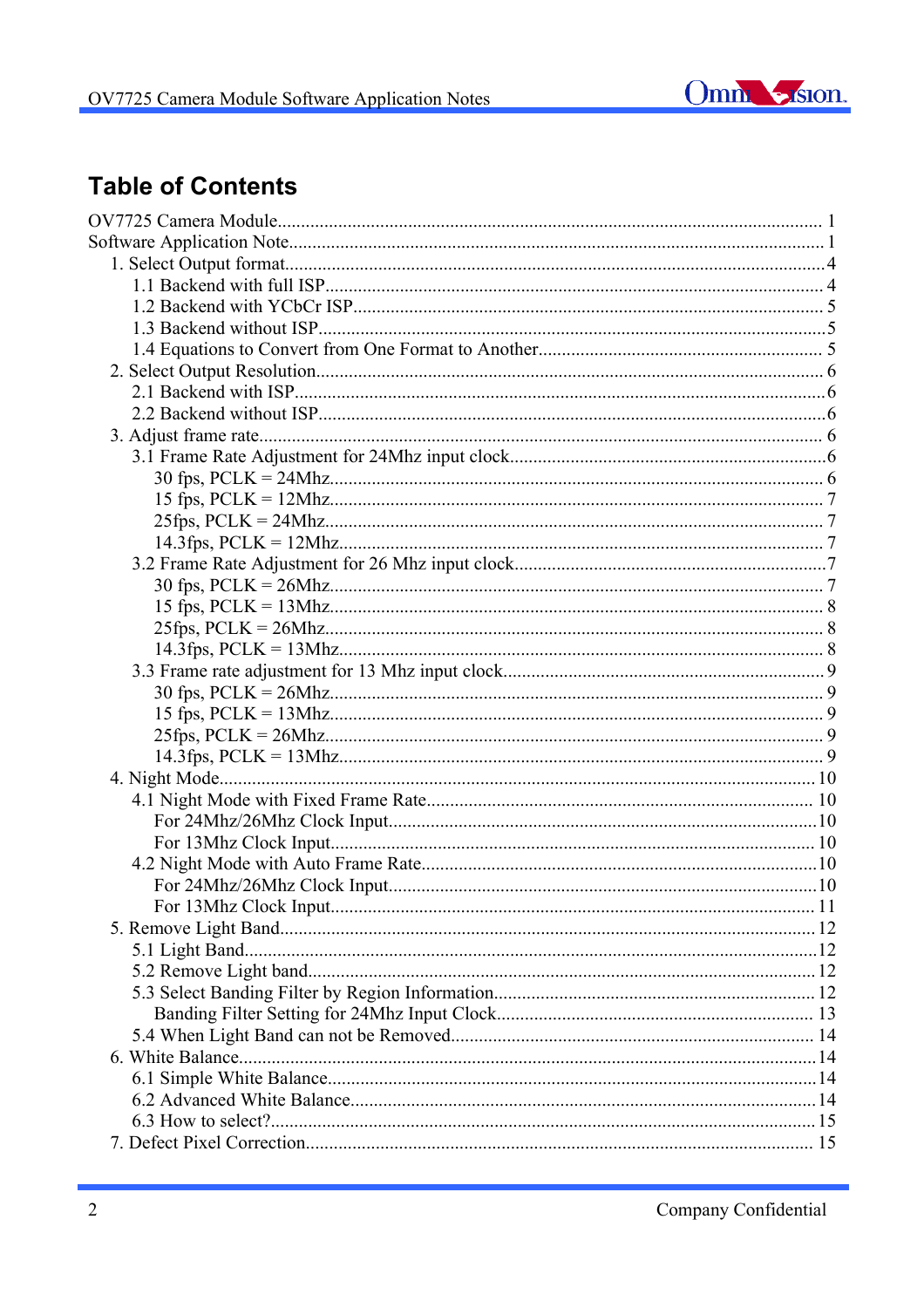# Omm Sistem

# OV7725 Camera Module Software Application Notes

| 8. BLC. |    |
|---------|----|
|         |    |
|         |    |
|         |    |
|         |    |
|         |    |
|         |    |
|         |    |
|         | 20 |
|         | 21 |
|         | 21 |
|         | 21 |
|         | 21 |
|         | 21 |
|         | 22 |
|         | 22 |
|         | 22 |
|         | 22 |
|         | 24 |
|         | 24 |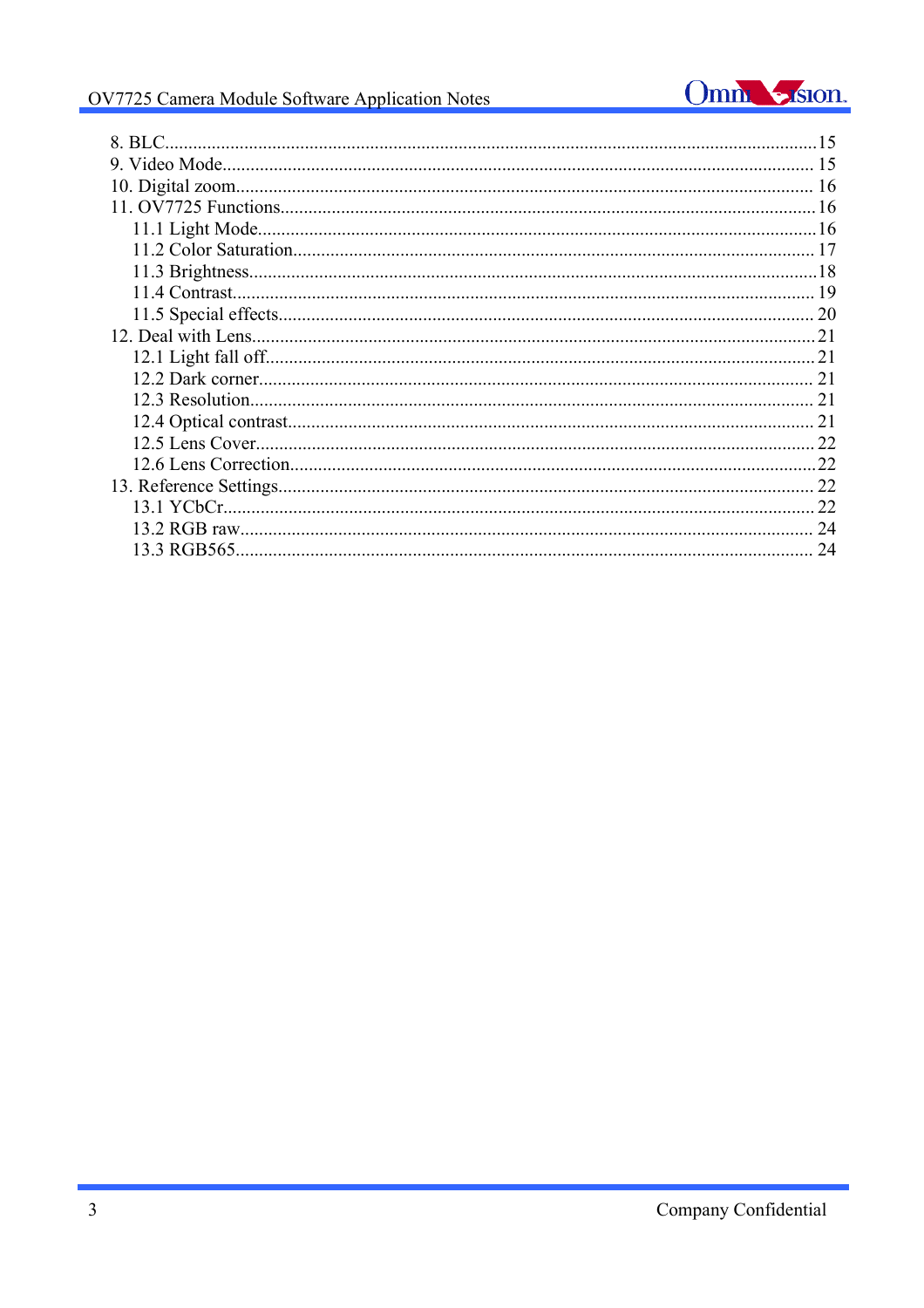

# *1. Select Output format*

 OV7725 support 4 output formats: YCbCr, RGB565/RGB555, Bayer raw RGB and Processed raw RGB. How to choose the right output format for camera phone design or other applications? Let's look at the backend chip first.

The general diagram of backend chip is as below:



 The data format at LCD driver are always RGB. For example, RGB444, RGB565, RGB555, RGB888 etc. The data format and memory interface are always Compressed. The Compression data is compressed from YCbCr data. So Both RGB and YCbCr data are needed inside the backend chip. The "X" block is different for different backend chips.

# **1.1 Backend with full ISP**

 This kind of backend has full ISP. It takes raw RGB input, doing interpolation to generate RGB24 and doing translation to generate YCbCr. This kind of backend could take either Bayer raw RGB or processed raw RGB.

 The advantage of processed raw RGB over Bayer raw RGB is the output data are processed. Sensor functions such as defect pixel correction, lens correction, gamma, color matrix, de-noise, sharpness, BLC etc. could be applied. Since the life time of backend chip is longer than image sensor, sometimes backend chips could not fix defects of new sensors if taken Bayer raw RGB. But the defects of new sensors could be fixed in processed raw RGB output.

 If backend take Bayer raw RGB format from sensor, all the image process operations such as defect pixel correction, lens correction, gamma, color matrix, de-noise, sharpness, BCL etc should be done by backend. If backend take processed raw RGB format from sensor, the image process operations such as defect pixel correction, lens correction, gamma, color matrix, de-noise,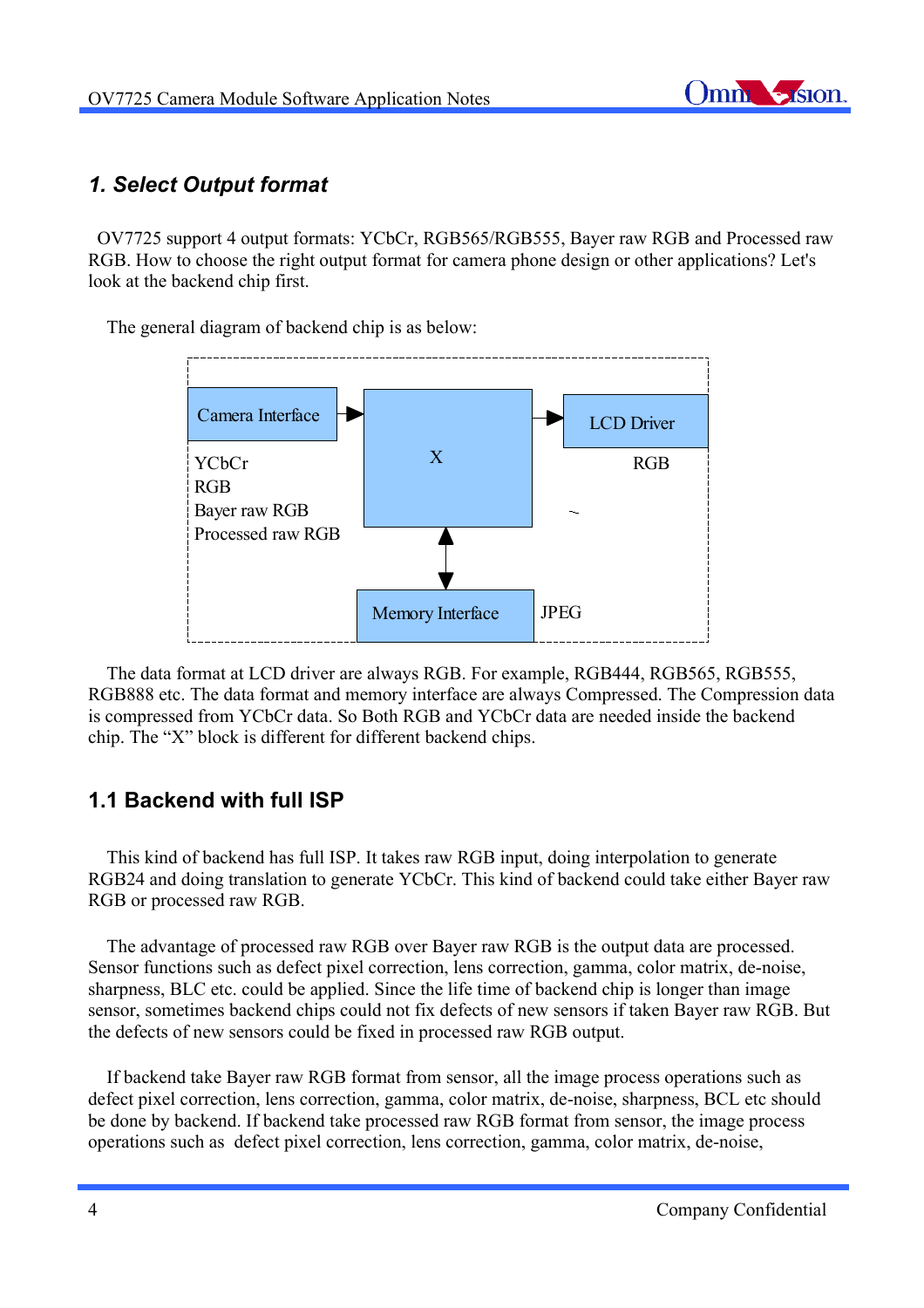

sharpness, BCL etc could be done either inside sensor or by backend chips. In other words, user could select the image process operation be done by which side.

### **1.2 Backend with YCbCr ISP**

 This kind of backend has ISP, but could take only YCbCr format. The ISP could convert YCbCr to RGB format for LCD display and compress YCbCr for storage.

### **1.3 Backend without ISP**

 This kind of backend doesn't have ISP built-in. It can not convert from one format to another by hardware. Actually the format conversion is done by software. There are 3 possible solution for this kind of backend chips.

- a. Sensor output YCbCr. Backend convert YCbCr to RGB for display by software.
- b. Sensor output RGB565. Backend convert RGB565 to YCbCR for compression.
- c. Sensor output RGB565 for preview, output YCbCr for capture ( compression).

 Solution a. provide the best picture quality. Since the input data is 24-bit RGB equivalent. It could converted to RGB888 for LCD display. Solution b. provide the worst picture quality. Since the input data is only 16-bit RGB565, even it is converted to YCbCr, the color depth is still 16-bit. The solution c. provide similar picture quality as solution a. But since preview is RGB565, capture is YCbCr, preview picture may looks a little different than capture picture.

### **1.4 Equations to Convert from One Format to Another**

YCbCr to RGB24

 $Y = 0.299R + 0.587G + 0.114B$  $Cb = 0.568(B-Y) + 128 = -0.172R - 0.339G + 0.511B + 128$  $Cr = 0.713(R - Y) + 128 = 0.511R - 0.428G - 0.083B + 128$ 

 $Y = ((77 * R + 150 * G + 29 * B) >> 8);$  $Cb = ((-43 * R - 85 * G + 128 * B) >> 8) + 128;$  $Cr = ((128 * R - 107 * G - 21 * B) >> 8) + 128;$ 

RGB24 to YCbCr  $R = Y + 1.371(Cr - 128)$  $G = Y - 0.698(Cr - 128) - 0.336(Cb - 128)$  $B = Y + 1.732(Cb - 128)$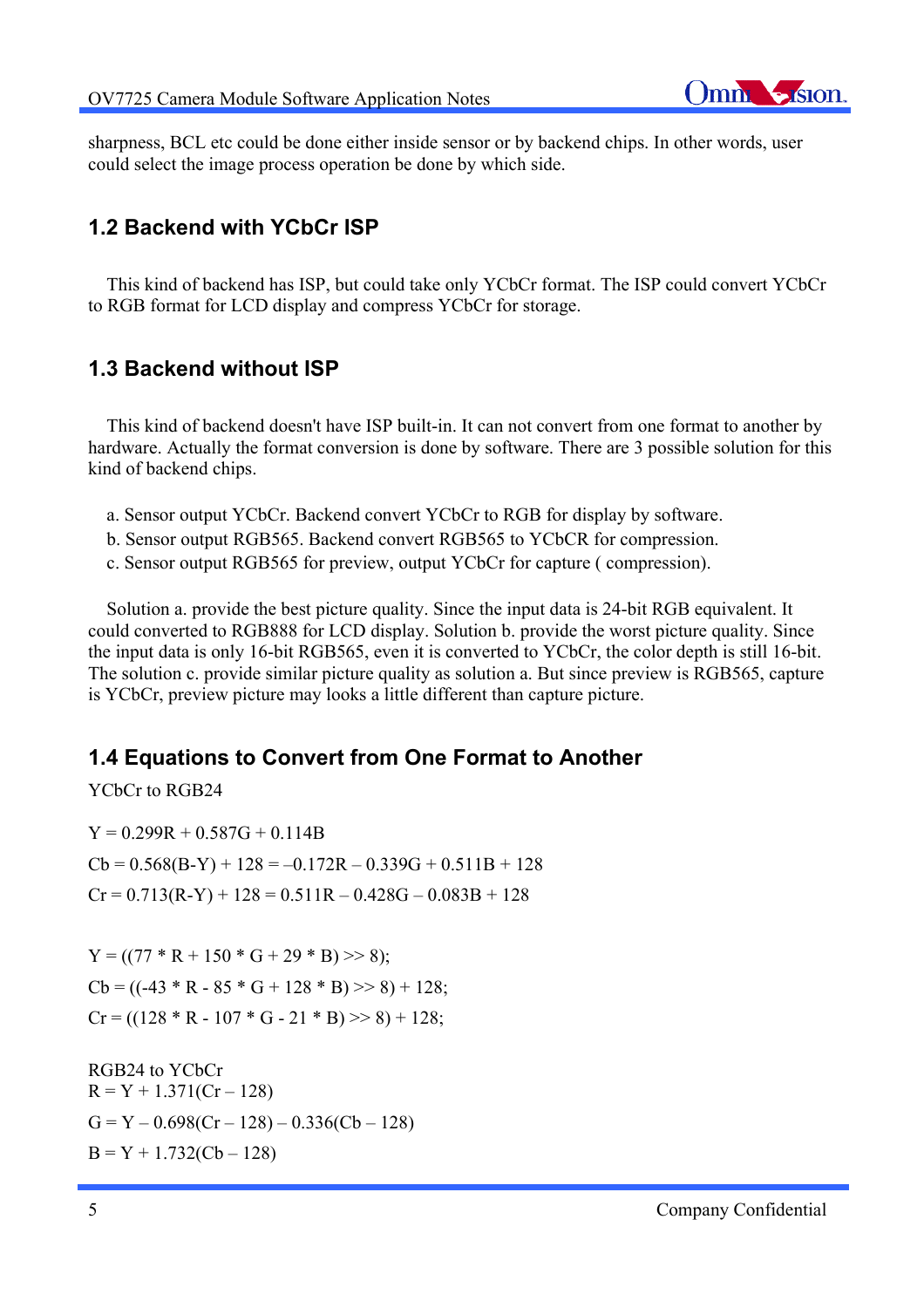

 $R = Y + (351*(Cr - 128)) >> 8$  $G = Y - (179*(Cr - 128) + 86*(Cb - 128)) > 8$  $B = Y + (443*(Cb - 128)) >> 8$ 

# *2. Select Output Resolution*

### **2.1 Backend with ISP**

 If Backend chip has built-in ISP (Full ISP or YCbCr ISP), the ISP could do image scale. So OV7725 outputs only VGA format. ISP scaled VGA image to other resolution that mobile device needed.

# **2.2 Backend without ISP**

 If backend chip doesn't have image scale capability, then the LCD scaler of OV7725 must be used to scale output resolution exactly the LCD size. For example, if the LCD size is 176x220, then the LCD scaler will scale the output size to 176x220.

### *3. Adjust frame rate*

 The recommended frame rates are 30fps and 15fps for 60Hz light environment, 25fps and 14.3fps for 50Hz light environment. The frame rate for night mode is lower, we'll discuss night mode later.

Reference settings for above frame rates are listed below.

### **3.1 Frame Rate Adjustment for 24Mhz input clock**

#### *30 fps, PCLK = 24Mhz*

SCCB salve Address =  $0x42$ ; write  $SCCB(0x11, 0x01);$ write  $SCCB(0x0d, 0x41);$ write  $SCCB(0x2a, 0x00);$ write  $SCCB(0x2b, 0x00)$ ; write SCCB(0x33, 0x00); write  $SCCB(0x34, 0x00)$ ; write  $SCCB(0x2d, 0x00)$ ; write  $SCCB(0x2e, 0x00);$ write  $SCCB(0x0e, 0x65);$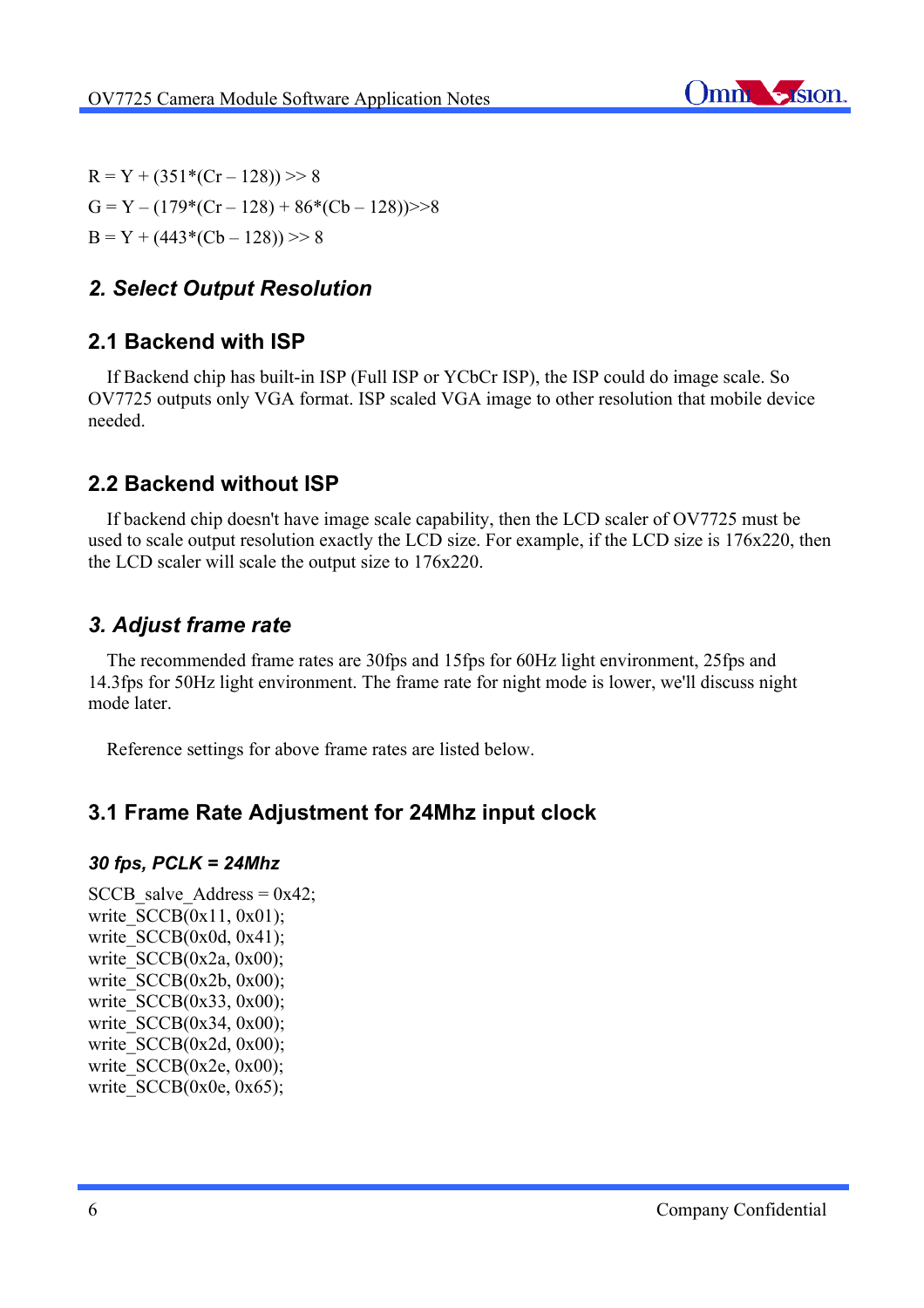

### *15 fps, PCLK = 12Mhz*

SCCB salve Address =  $0x42$ ; write  $SCCB(0x11, 0x03)$ ; write  $SCCB(0x0d, 0x41)$ ; write  $SCCB(0x2a, 0x00)$ ; write  $SCCB(0x2b, 0x00)$ ; write  $SCCB(0x33, 0x00)$ ; write  $SCCB(0x34, 0x00)$ ; write  $SCCB(0x2d, 0x00)$ ; write  $SCCB(0x2e, 0x00);$ write  $SCCB(0x0e, 0x65);$ 

### *25fps, PCLK = 24Mhz*

SCCB salve Address =  $0x42$ ; write  $SCCB(0x11, 0x01)$ ; write  $SCCB(0x0d, 0x41);$ write  $SCCB(0x2a, 0x00);$ write  $SCCB(0x2b, 0x00)$ ; write  $SCCB(0x33, 0x66)$ ; write SCCB(0x34, 0x00); write  $SCCB(0x2d, 0x00)$ ; write  $SCCB(0x2e, 0x00);$ write  $SCCB(0x0e, 0x65);$ 

#### *14.3fps, PCLK = 12Mhz*

SCCB salve Address =  $0x42$ ; write  $SCCB(0x11, 0x03)$ ; write  $SCCB(0x0d, 0x41);$ write  $SCCB(0x2a, 0x00)$ ; write  $SCCB(0x2b, 0x00)$ ; write  $SCCB(0x33, 0x1a)$ ; write  $SCCB(0x34, 0x00)$ ; write  $SCCB(0x2d, 0x00)$ ; write  $SCCB(0x2e, 0x00)$ ; write  $SCCB(0x0e, 0x65)$ ;

# **3.2 Frame Rate Adjustment for 26 Mhz input clock**

#### *30 fps, PCLK = 26Mhz*

```
SCCB salve Address = 0x42;
write SCCB(0x11, 0x01);
write SCCB(0x0d, 0x41);write SCCB(0x2a, 0x00);
```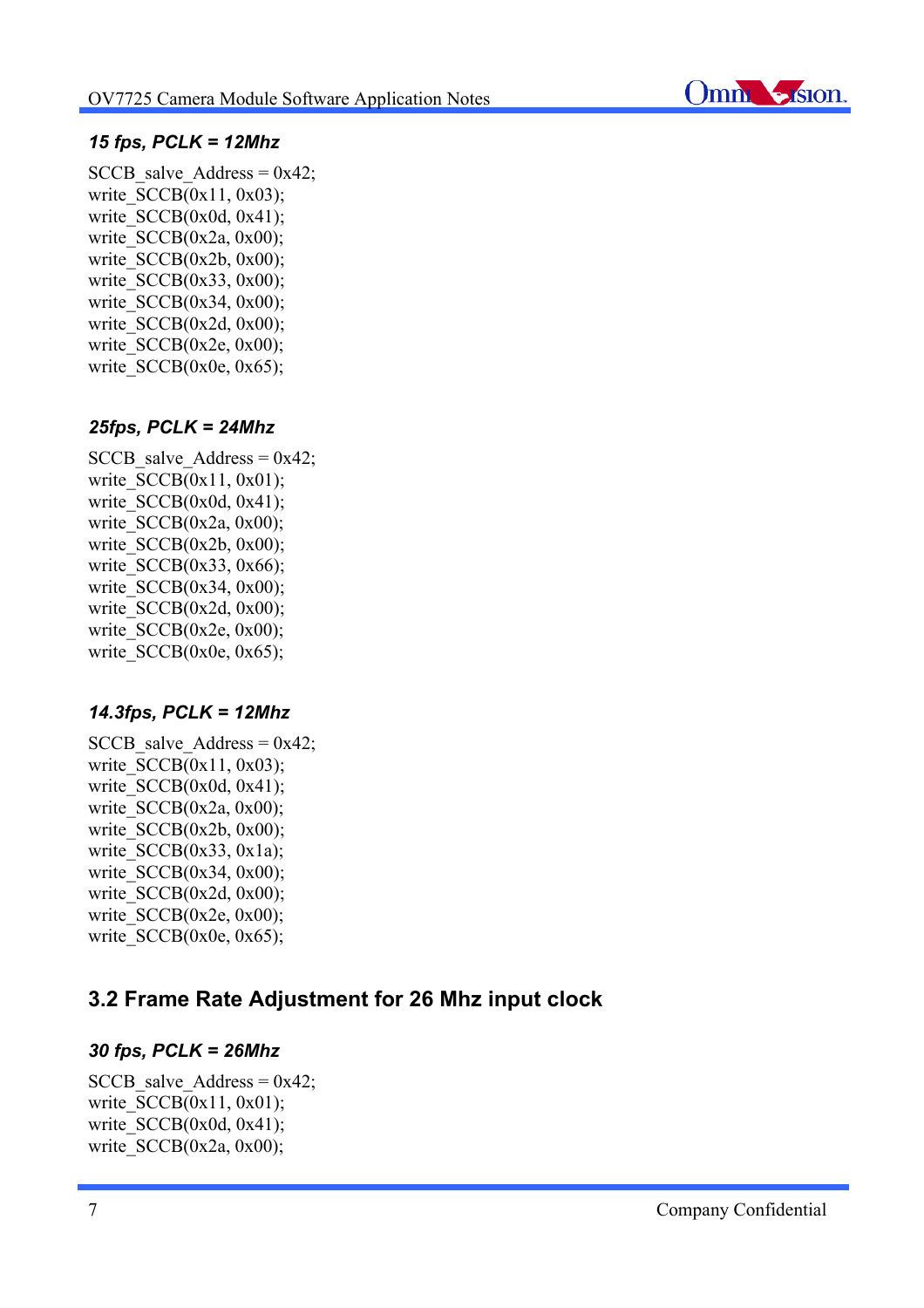

write  $SCCB(0x2b, 0x00)$ ; write  $SCCB(0x33, 0x2b)$ ; write  $SCCB(0x34, 0x00)$ ; write  $SCCB(0x2d, 0x00)$ ; write  $SCCB(0x2e, 0x00);$ write  $SCCB(0x0e, 0x65);$ 

### *15 fps, PCLK = 13Mhz*

SCCB salve Address =  $0x42$ ; write  $SCCB(0x11, 0x03)$ ; write  $SCCB(0x0d, 0x41);$ write  $SCCB(0x2a, 0x00);$ write  $SCCB(0x2b, 0x00)$ ; write  $SCCB(0x33, 0x2b)$ ; write  $SCCB(0x34, 0x00)$ ; write  $SCCB(0x2d, 0x00)$ ; write  $SCCB(0x2e, 0x00)$ ; write  $SCCB(0x0e, 0x65);$ 

### *25fps, PCLK = 26Mhz*

SCCB salve Address =  $0x42$ ; write  $SCCB(0x11, 0x01);$ write  $SCCB(0x0d, 0x41);$ write  $SCCB(0x2a, 0x00)$ ; write  $SCCB(0x2b, 0x00)$ ; write  $SCCB(0x33, 0x99)$ ; write  $SCCB(0x34, 0x00)$ ; write  $SCCB(0x2d, 0x00)$ ; write  $SCCB(0x2e, 0x00);$ write  $SCCB(0x0e, 0x65);$ 

### *14.3fps, PCLK = 13Mhz*

SCCB salve Address =  $0x42$ ; write  $SCCB(0x11, 0x03)$ ; write  $SCCB(0x0d, 0x41);$ write  $SCCB(0x2a, 0x00)$ ; write  $SCCB(0x2b, 0x00)$ ; write  $SCCB(0x33, 0x46)$ ; write  $SCCB(0x34, 0x00)$ ; write  $SCCB(0x2d, 0x00)$ : write  $SCCB(0x2e, 0x00)$ ; write  $SCCB(0x0e, 0x65);$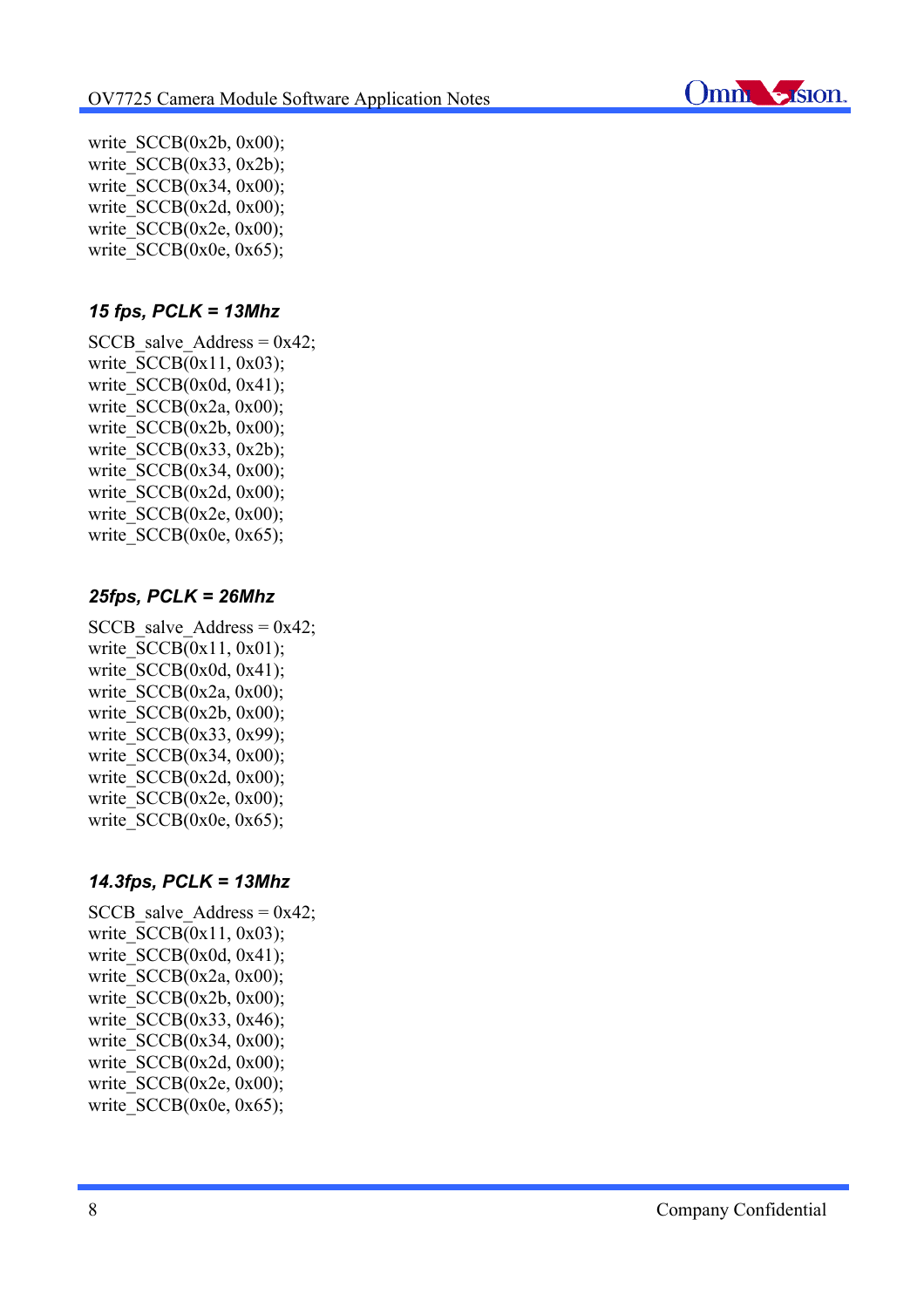

# **3.3 Frame rate adjustment for 13 Mhz input clock**

#### *30 fps, PCLK = 26Mhz*

SCCB salve Address =  $0x42$ ; write  $SCCB(0x11, 0x00)$ ; write  $SCCB(0x0d, 0x41);$ write  $SCCB(0x2a, 0x00)$ ; write  $SCCB(0x2b, 0x00)$ ; write  $SCCB(0x33, 0x2b)$ ; write  $SCCB(0x34, 0x00)$ ; write  $SCCB(0x2d, 0x00)$ ; write  $SCCB(0x2e, 0x00)$ ; write  $SCCB(0x0e, 0x65);$ 

### *15 fps, PCLK = 13Mhz*

SCCB salve Address =  $0x42$ ; write  $SCCB(0x11, 0x01);$ write  $SCCB(0x0d, 0x41);$ write  $SCCB(0x2a, 0x00)$ ; write  $SCCB(0x2b, 0x00)$ ; write  $SCCB(0x33, 0x2b)$ ; write  $SCCB(0x34, 0x00)$ ; write  $SCCB(0x2d, 0x00)$ ; write  $SCCB(0x2e, 0x00);$ write  $SCCB(0x0e, 0x65);$ 

### *25fps, PCLK = 26Mhz*

SCCB salve Address =  $0x42$ ; write  $SCCB(0x11, 0x00)$ ; write  $SCCB(0x0d, 0x41);$ write  $SCCB(0x2a, 0x00)$ ; write  $SCCB(0x2b, 0x00)$ ; write  $SCCB(0x33, 0x99)$ ; write SCCB(0x34, 0x00); write  $SCCB(0x2d, 0x00)$ ; write  $SCCB(0x2e, 0x00)$ ; write  $SCCB(0x0e, 0x65);$ 

### *14.3fps, PCLK = 13Mhz*

SCCB salve Address =  $0x42$ ; write  $SCCB(0x11, 0x01)$ ; write  $SCCB(0x0d, 0x41);$ write  $SCCB(0x2a, 0x00)$ ;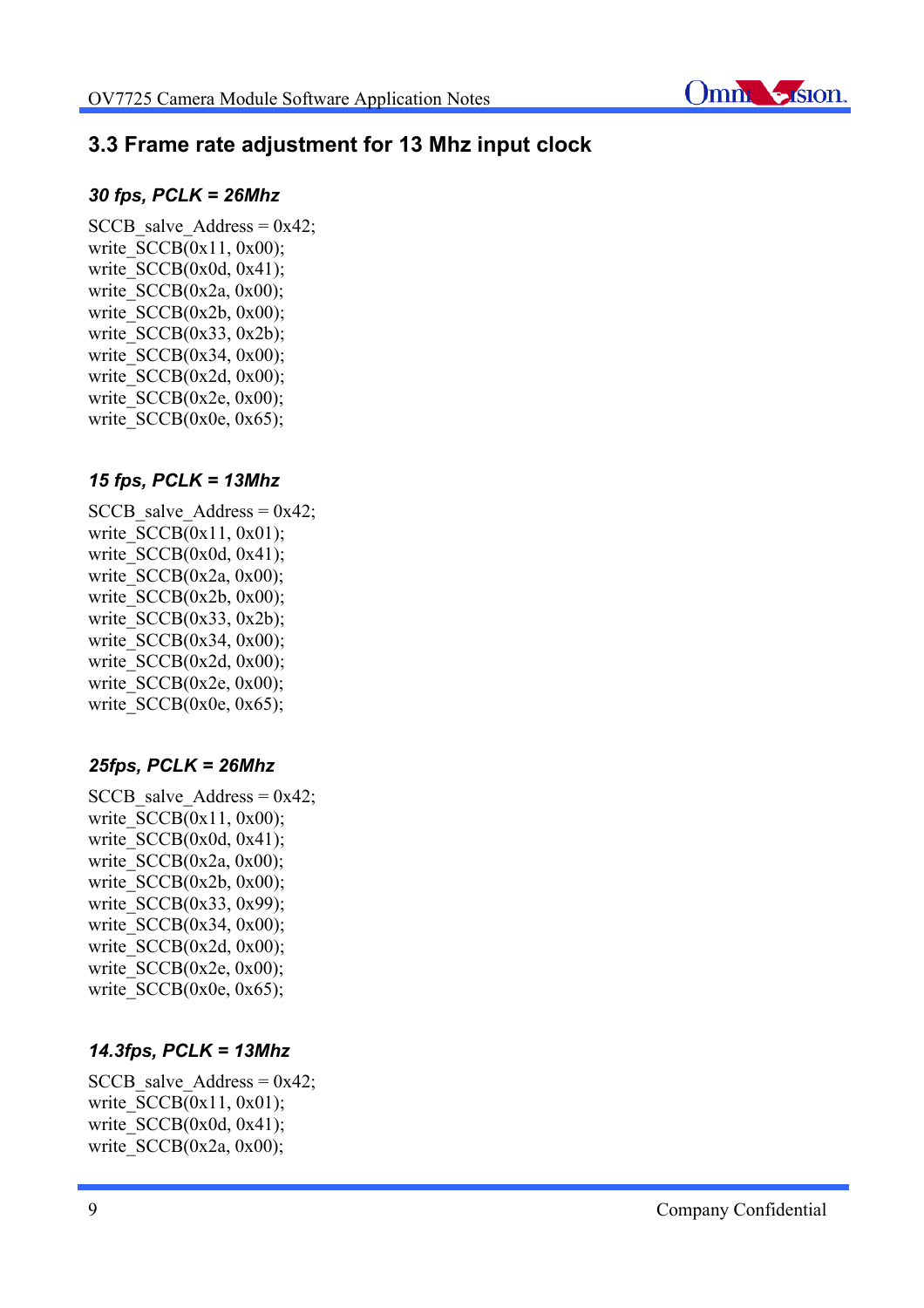

write  $SCCB(0x2b, 0x00);$ write  $SCCB(0x33, 0x46)$ ; write  $SCCB(0x34, 0x00)$ ; write  $SCCB(0x2d, 0x00)$ ; write  $SCCB(0x2e, 0x00);$ write  $SCCB(0x0e, 0x65);$ 

# *4. Night Mode*

 There are 2 types of settings for night mode. One type is set to fixed low frame rate, for example 3.75fps. The other type is set to auto frame rate, for example from 30fps to 3.75fps. When environment is bright, the frame rate is increased to 30fps. When environment is dark, the frame rate is decreased to 3.65fps.

# **4.1 Night Mode with Fixed Frame Rate**

### *For 24Mhz/26Mhz Clock Input*

3.75fps night mode for 60Hz light environment SCCB salve Address =  $0x42$ ; write  $SCCB(0x11, 0x0f)$ ; write  $SCCB(0x0e, 0x65);$ 

3.125fps night mode for 50Hz light environment SCCB salve Address =  $0x42$ ; write  $SCCB(0x11, 0x0f)$ ; write  $SCCB(0x0e, 0x65);$ 

### *For 13Mhz Clock Input*

3.75fps night mode for 60Hz light environment SCCB salve Address =  $0x42$ ; write  $SCCB(0x11, 0x07)$ ; write  $SCCB(0x0e, 0x65);$ 

3.125fps night mode for 50Hz light environment SCCB salve Address =  $0x42$ ; write  $SCCB(0x11, 0x07)$ ; write  $SCCB(0x0e, 0x65);$ 

# **4.2 Night Mode with Auto Frame Rate**

### *For 24Mhz/26Mhz Clock Input*

30fps ~ 3.75fps night mode for 60Hz light environment SCCB salve Address =  $0x42$ ;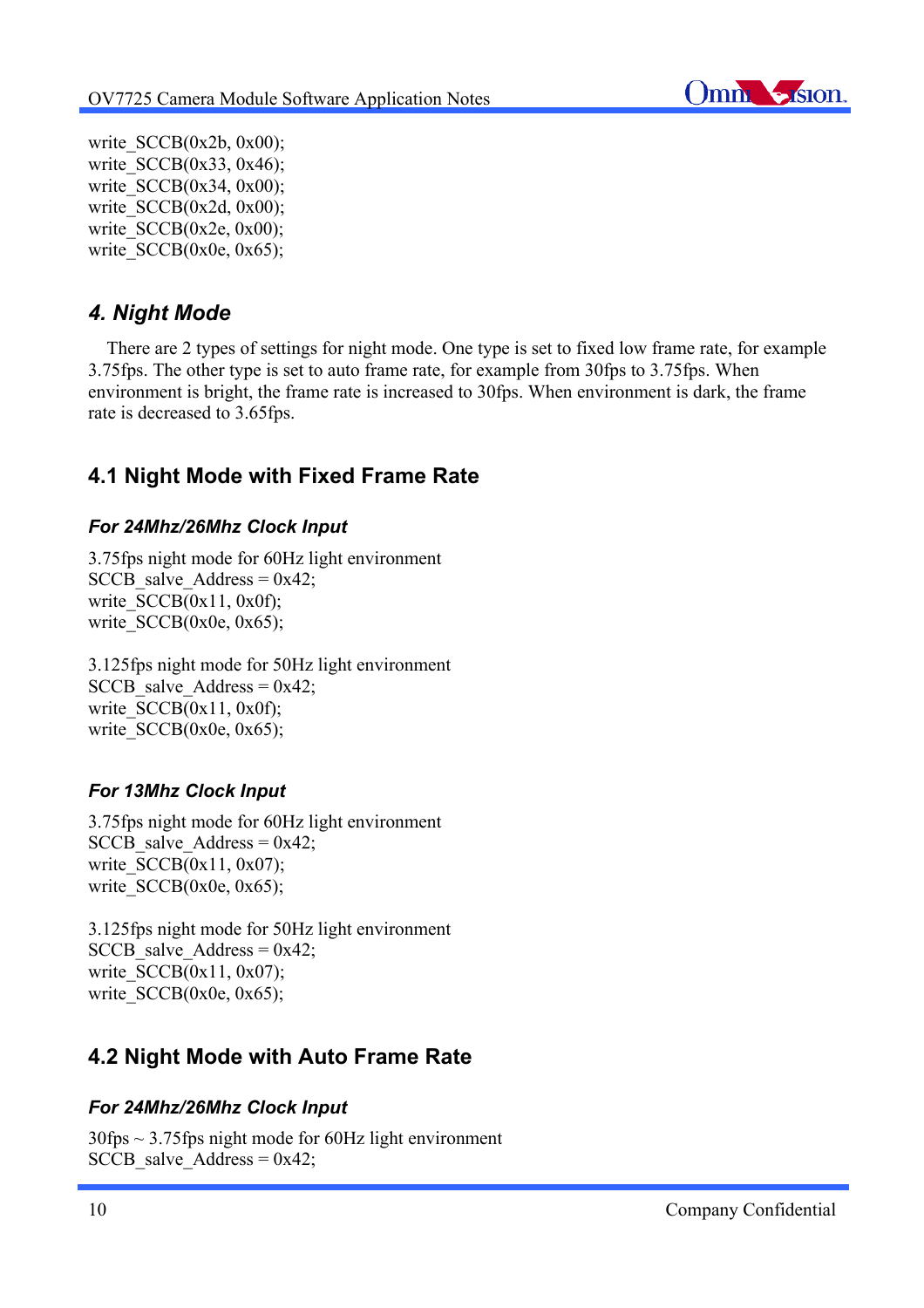

write  $SCCB(0x11, 0x01);$ write  $SCCB(0x0e, 0xf5);$ 

15fps ~ 3.75fps night mode for 60Hz light environment SCCB salve Address =  $0x42$ ; write  $SCCB(0x11, 0x03)$ ; write  $SCCB(0x0e, 0xe5)$ ;

 $25$ fps  $\sim$  3.125fps night mode for 50Hz light environment SCCB salve Address =  $0x42$ ; write  $SCCB(0x11, 0x01)$ ; write  $SCCB(0x0e, 0xf5);$ 

14.3fps ~ 3.6fps night mode for 50Hz light environment SCCB salve Address =  $0x42$ ; write  $SCCB(0x11, 0x03)$ ; write  $SCCB(0x3b, 0xe5)$ ;

#### *For 13Mhz Clock Input*

 $30$ fps  $\sim$  3.75fps night mode for 60Hz light environment SCCB salve Address =  $0x42$ ; write  $SCCB(0x11, 0x00)$ ; write  $SCCB(0x0e, 0xf5);$ 

15fps ~ 3.75fps night mode for 60Hz light environment SCCB salve Address =  $0x42$ ; write  $SCCB(0x11, 0x01)$ ; write SCCB(0x0e, 0xe5);

 $25$ fps  $\sim$  3.125fps night mode for 50Hz light environment SCCB salve Address =  $0x42$ ; write  $SCCB(0x11, 0x00)$ ; write  $SCCB(0x0e, 0xf5);$ 

14.3fps ~ 3.6fps night mode for 50Hz light environment SCCB salve Address =  $0x42$ ; write  $SCCB(0x11, 0x01)$ ; write  $SCCB(0x0e, 0xe5);$ 

Note:

When OV7725 is set to low frame rate, there may be many white pixels shown on LCD of mobile phone or on PC diaplay.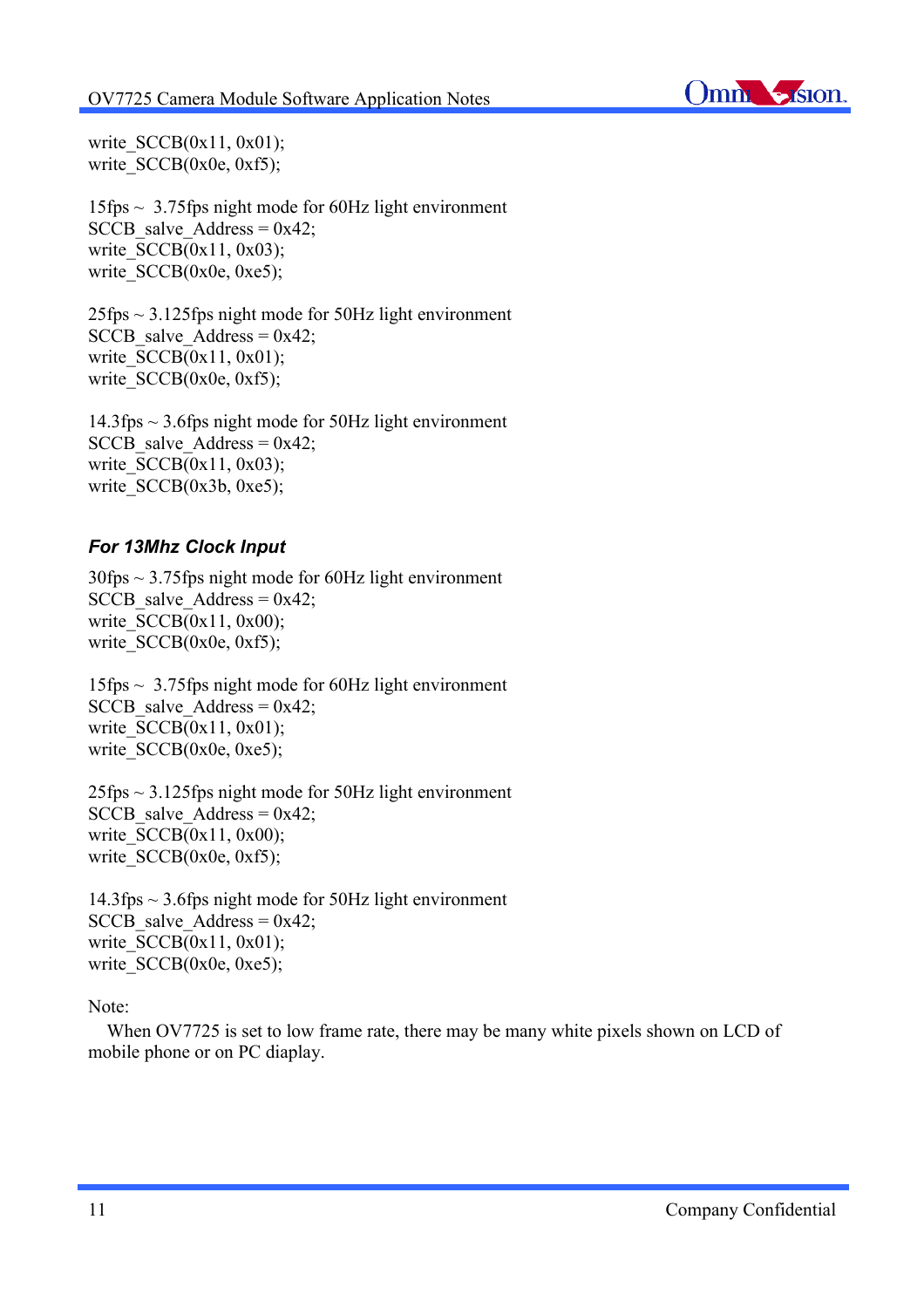

# *5. Remove Light Band*

# **5.1 Light Band**



 The strength of office light is not even. It changes with AC frequency. For example, if the AC frequency is 50Hz, the light changes strength at 100hz.



# **5.2 Remove Light band**

 Light band is removed by set exposure to n/100 (n/120 for 60Hz)seconds. The banding filter value tell OV7725 how many lines is 1/100 (1/120 for 60Hz) seconds.

# **5.3 Select Banding Filter by Region Information**

 The region information of mobile phone could be used to select banding filter values. A light frequency table is built to indicate which region uses 50Hz light and which region uses 60Hz light. When region information is got, the light frequency information could be get from the table.

Different frame rate could be used for different light frequency. So the frame rate is optimized for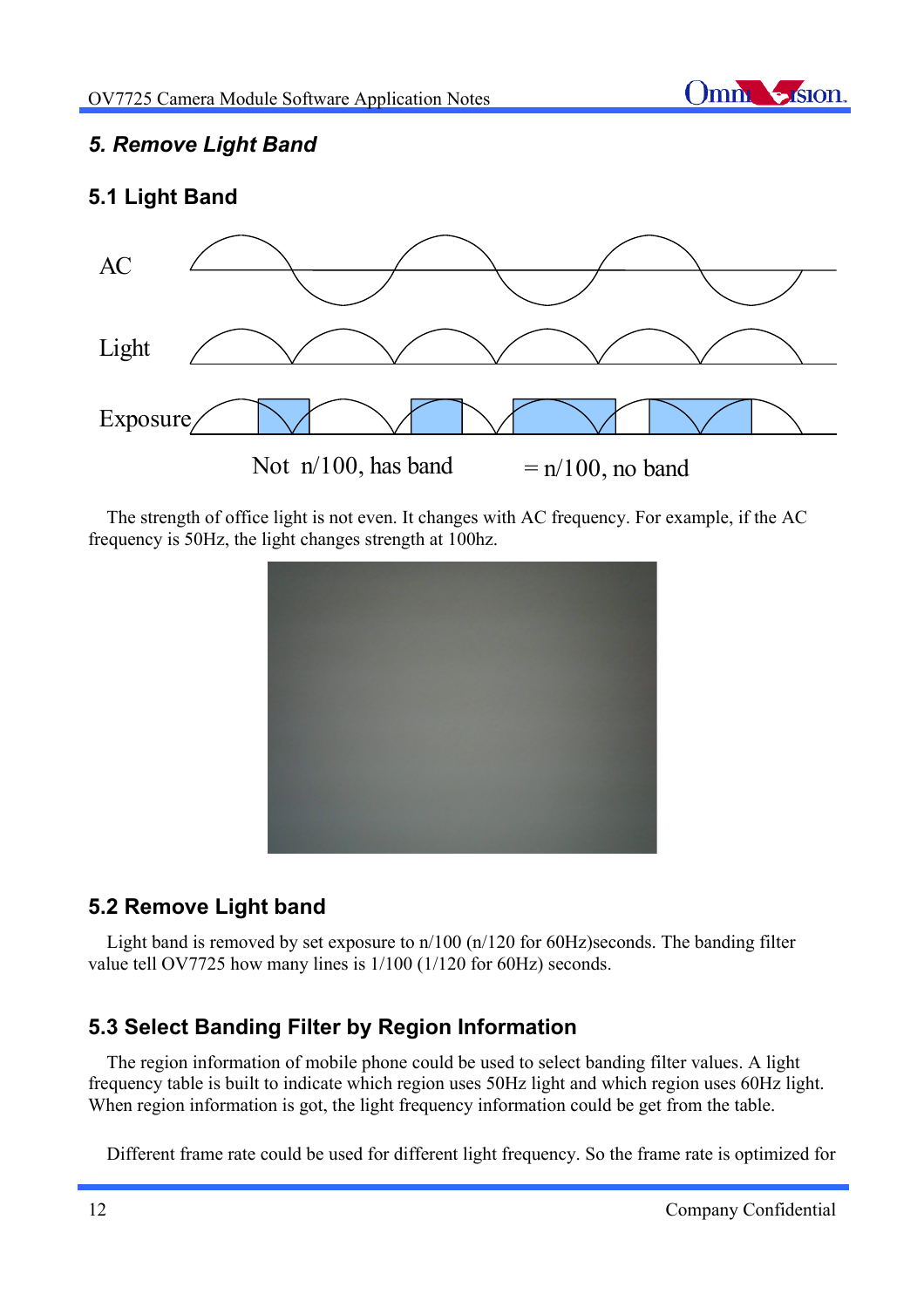

both 50hz light condition and 60hz light condition.

#### *Banding Filter Setting for 24Mhz Input Clock*

30fps for 60Hz light frequency SCCB salve Address =  $0x42$ ; write  $SCCB(0x13, 0xf)$ ; //banding filter enable write  $SCCB(0x22, 0x7f)$ ; //60Hz banding filter write  $SCCB(0x23, 0x03)$ ; //4 step for 60hz

15fps for 60Hz light frequency SCCB salve Address =  $0x42$ ; write  $SCCB(0x13, 0xff)$ ; //banding filter enable write  $SCCB(0x22, 0x3f)$ ; //60Hz banding filter write  $SCCB(0x23, 0x07)$ ; //8 step for 60hz

25fps for 50Hz light frequency SCCB salve Address =  $0x42$ ; write  $SCCB(0x13, 0xff)$ ; //banding filter enable write  $SCCB(0x22, 0x98)$ ; //50Hz banding filter write SCCB(0x23, 0x03); //4 step for 50hz

14.3fps for 50Hz light frequency SCCB salve Address =  $0x42$ ; write  $SCCB(0x13, 0xff)$ ; //banding filter enable write SCCB(0x22, 0x4c); //50Hz banding filter write SCCB(0x23, 0x06); //7 step for 50hz

Banding Filter Setting for 13Mhz/26Mhz Input Clock 30fps for 60Hz light frequency SCCB salve Address =  $0x42$ ; write  $SCCB(0x13, 0xff)$ ; //banding filter enable write  $SCCB(0x22, 0x89)$ ; //60Hz banding filter write  $SCCB(0x23, 0x03)$ ; //4 step for 60hz

15fps for 60Hz light frequency SCCB salve Address =  $0x42$ ; write  $SCCB(0x13, 0xff)$ ; //banding filter enable write  $SCCB(0x22, 0x44)$ ; //60Hz banding filter write  $SCCB(0x23, 0x07)$ ; //8 step for 60hz

25fps for 50Hz light frequency SCCB salve Address =  $0x42$ ; write  $SCCB(0x13, 0xff)$ ; //banding filter enable write  $SCCB(0x22, 0xa5)$ ; //50Hz banding filter write  $SCCB(0x23, 0x03)$ ; //4 step for 50hz

14.3fps for 50Hz light frequency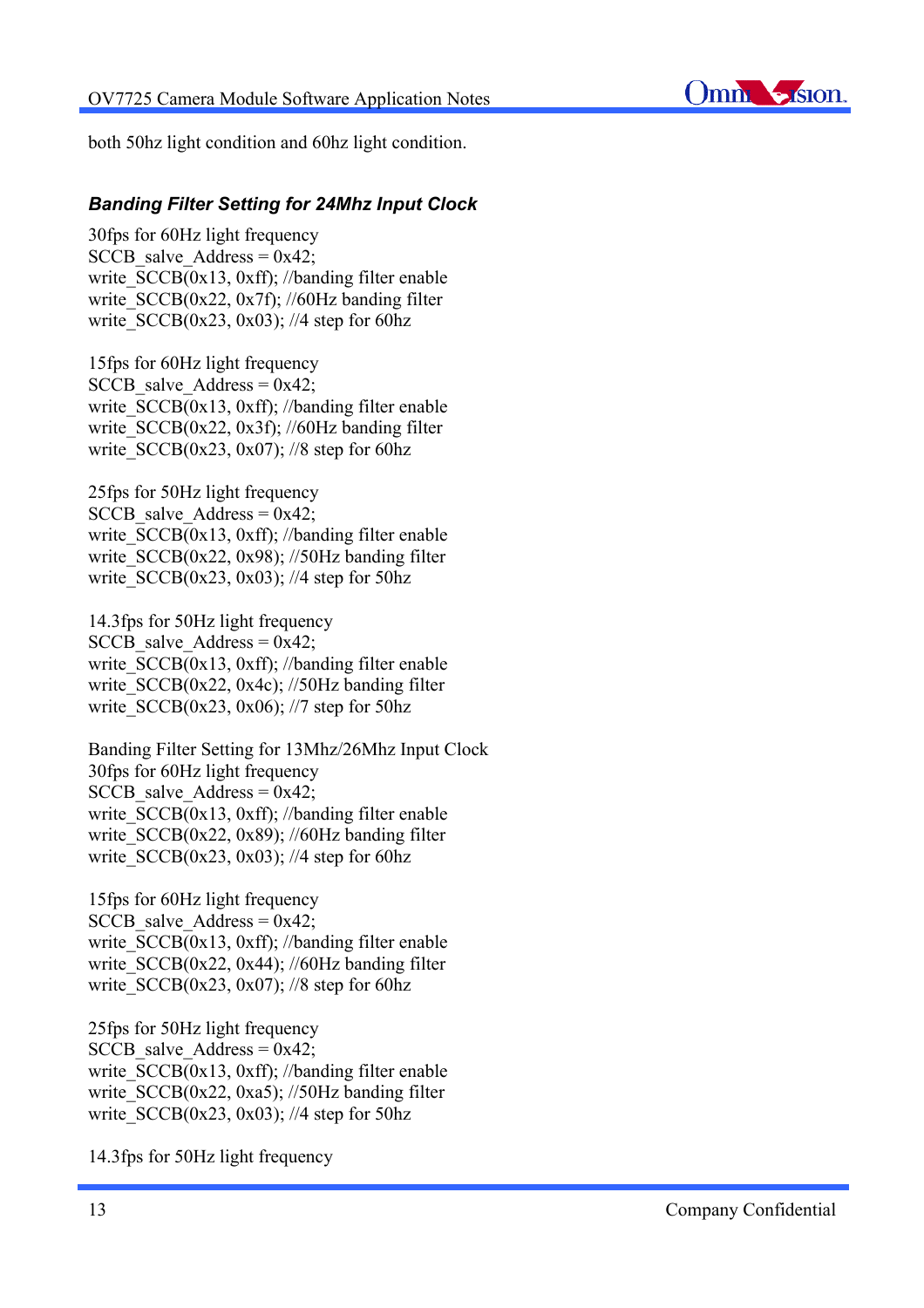

SCCB salve Address =  $0x42$ ; write  $SCCB(0x13, 0xff)$ ; //banding filter enable write  $SCCB(0x22, 0x52)$ ; //50Hz banding filter write  $SCCB(0x23, 0x06)$ ; //7 step for 50hz

# **5.4 When Light Band can not be Removed**

Normally the light band is removed by banding filter.

 But there is some special conditions such as mix light of sun light and office light, take picture of florescent light, the light band can not removed. The reason is the exposure time is less than 1/100 second for 50hz light environment and less than 1/120 second for 60hz light environment, so the light band can not be removed.

 The light band is this conditions could not be removed for all CMOS sensors, not only OV7725. So there is no way to remove light band in this condition.

### *6. White Balance*

OV7725 support simple white balance and advanced balance.

### **6.1 Simple White Balance**

 Simple white balance assume "gray world". Which means the average color of world is gray. It is true for most environment.

#### Advantage of simple AWB

 Simple white balance is not depend on lens. A general setting for simple white balance could applied for all modules with different lens.

#### Disadvantage of simple AWB

 The color is not accurate in conditions where "gray world" not true. For example the background has a huge red, blue or green etc. the color of the foreground is not accurate. If the camera target single color such as red, blue, green, the simple white balance will make the single color gray.

Settings SCCB salve Address =  $0x42$ ; write  $SCCB(0x13, 0xff)$ ; //AWB on write  $SCCB(0x69, 0x5d)$ ; // Simple AWB

# **6.2 Advanced White Balance**

 Advanced white balance uses color temperature information to detect white area and do the white balance.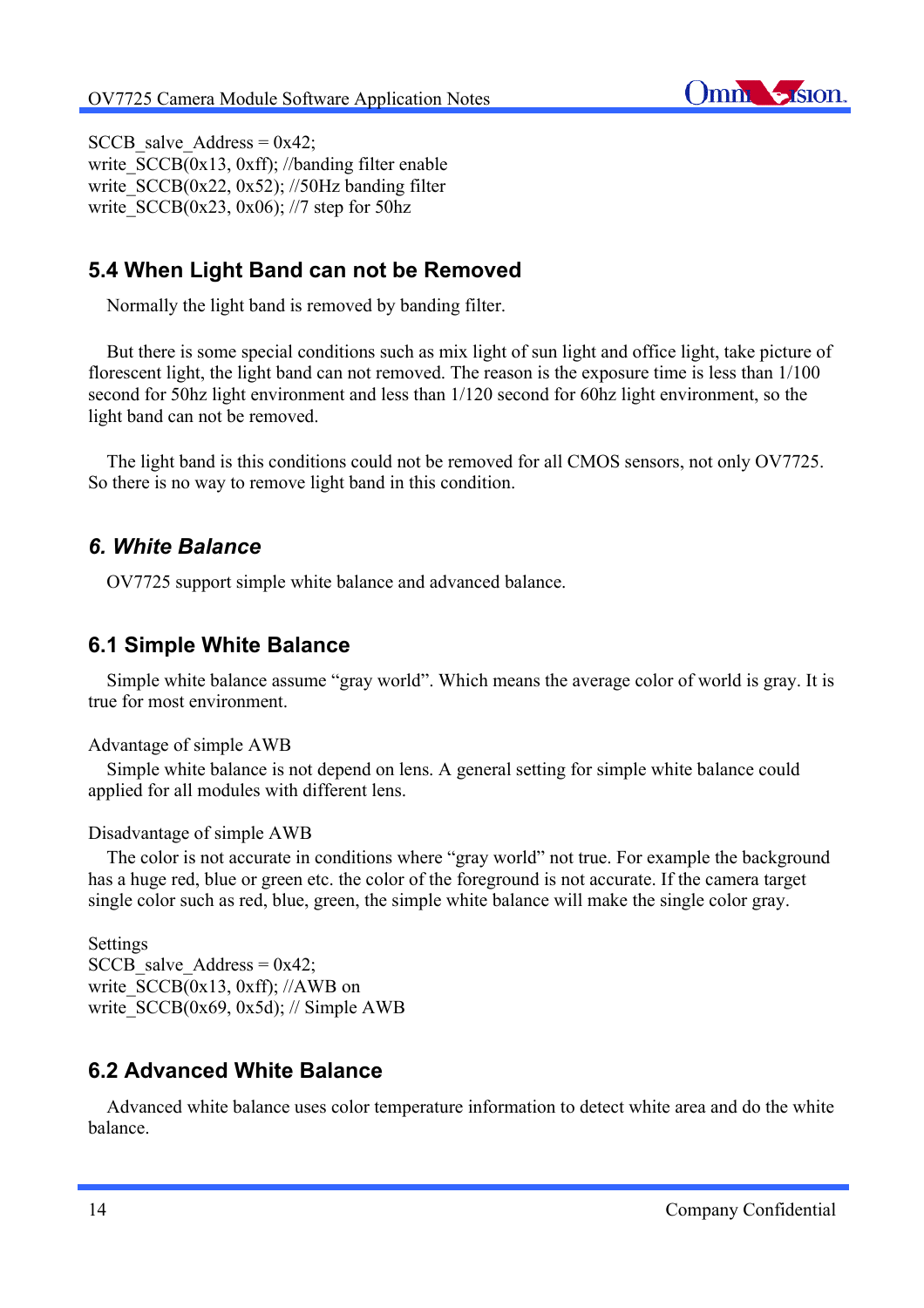

#### Advantage of Advanced AWB

 Color is more accurate than simple white balance. Even the background is single color, the camera will not make the single color gray.

#### Disadvantage of Advanced AWB

 Advanced white balance setting is depend on lens. The setting must be adjusted for every module with new lens. The adjustment must be done by OmniVision FAE in optical lab with some optical equipment such as light box, color checker etc.

Settings

Contact with OmniVision local FAE.

### **6.3 How to select?**

 Generally, for low resolution camera module such as CIF, VGA and 1.3M, simple AWB is selected. For high resolution camera module such as 2M, 3M, advanced AWB is selected.

# *7. Defect Pixel Correction*

Defect pixel include dead pixel and wounded pixel.

 Dead pixel include white dead pixel and black dead pixel. White dead pixel is always white no matter the actual picture is bright or dark. Black dead pixel is always black no matter the actual picture is bright or dark.

 Wounded pixel may change with light, but not as much as normal pixel. White wounded pixels are much brighter then normal pixels, but not complete white. Black wounded pixels are much darker than normal pixels, but not complete black.

 OV7725 has built-in defect pixel correction function. If OV7725 output YCbCr, RGB565, Processed raw RGB, the defect pixel correction function could be enabled to fix defect pixels. But if Bayer raw RGB is used, the defect pixel correction function of sensor could not be used. The defect pixel correction of backend chip should be used instead.

 Please pay attention to the defect pixel correction function of backend chip. Some backend chip may not be able to correct all defect pixels of OV7725.

# *8. BLC*

 The function of Black Level Calibration (BLC) is to product accurate color in the dark area of picture. There is automatic BLC function built-in OV7725. It should always be turned on.

### *9. Video Mode*

Video mode need high frame rate, usually fixed 15fps. There is no night mode for video mode.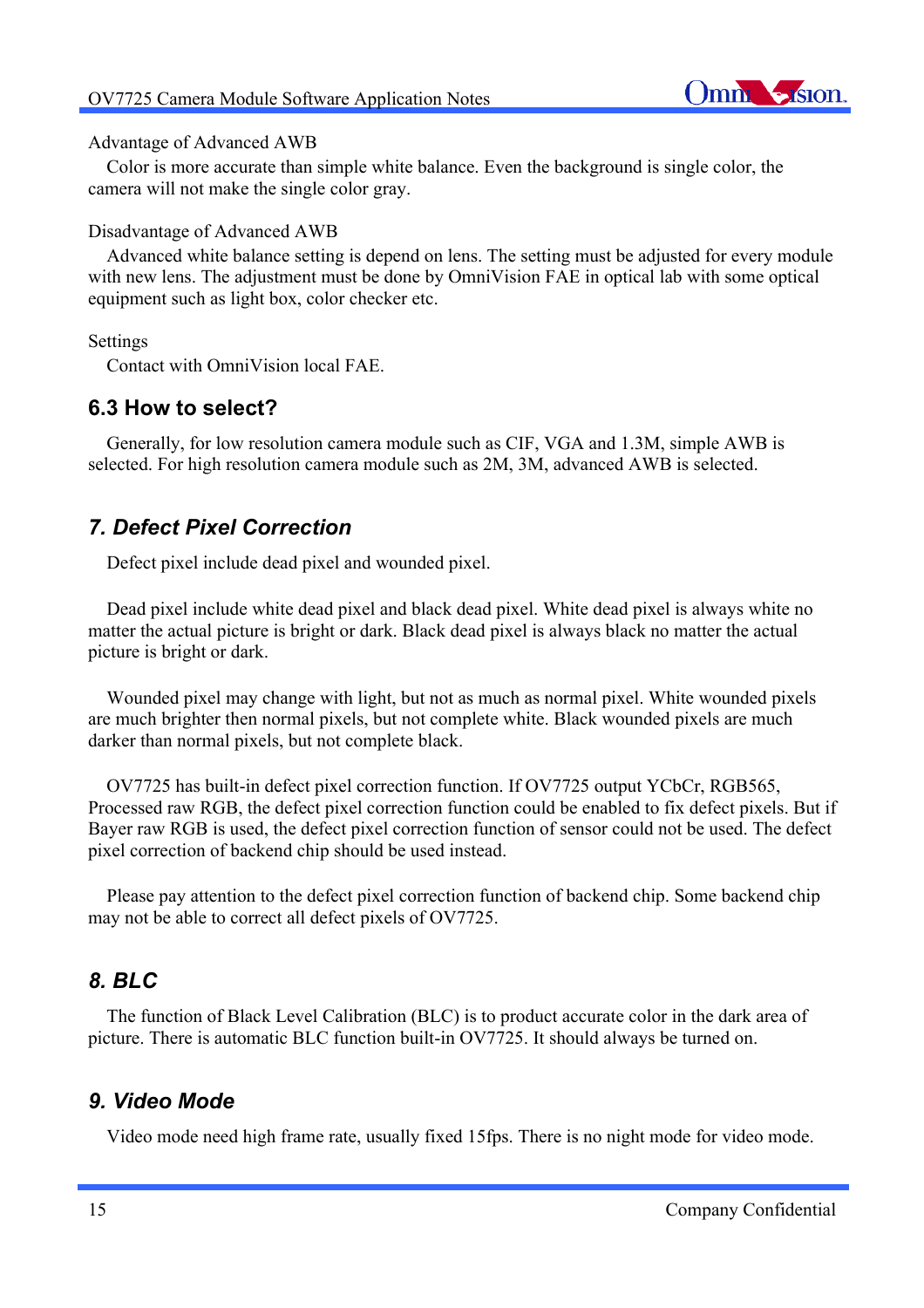

## *10. Digital zoom*

 If OV7725 output image smaller than QVGA, it may support digital zoom. For example not digital zoom supported

| V U.A        | not digital z |
|--------------|---------------|
| QVGA         | 1x, 2x        |
| <b>QOVGA</b> | 1x, 2x, 4x    |
| <b>QCIF</b>  | 1x, 1.8x      |
| <b>QQCIF</b> | 1x, 2x, 3.6x  |

If backend chip support scale up, then more zoom level could be supported.

# *11. OV7725 Functions*

# **11.1 Light Mode**

Auto SCCB salve Address =  $0x42$ ; write  $SCCB(0x13, 0xff)$ ; //AWB on write  $SCCB(0x0e, 0x65);$ write  $SCCB(0x2d, 0x00)$ ; write  $SCCB(0x2e, 0x00);$ Sunny SCCB salve Address =  $0x42$ ; write  $SCCB(0x13, 0xfd)$ ; //AWB off write  $SCCB(0x01, 0x5a);$ write  $SCCB(0x02, 0x5c)$ ; write  $SCCB(0x0e, 0x65)$ ;

write  $SCCB(0x2d, 0x00)$ ; write  $SCCB(0x2e, 0x00);$ 

Cloudy SCCB salve Address =  $0x42$ ; write  $SCCB(0x13, 0xfd)$ ; //AWB off write  $SCCB(0x01, 0x58);$ write  $SCCB(0x02, 0x60)$ ; write  $SCCB(0x0e, 0x65)$ ; write  $SCCB(0x2d, 0x00)$ ; write  $SCCB(0x2e, 0x00);$ 

**Office** SCCB salve Address =  $0x42$ ; write  $SCCB(0x13, 0xfd)$ ; //AWB off write  $SCCB(0x01, 0x84);$ write  $SCCB(0x02, 0x4c)$ ; write  $SCCB(0x0e, 0x65);$ write  $SCCB(0x2d, 0x00)$ ;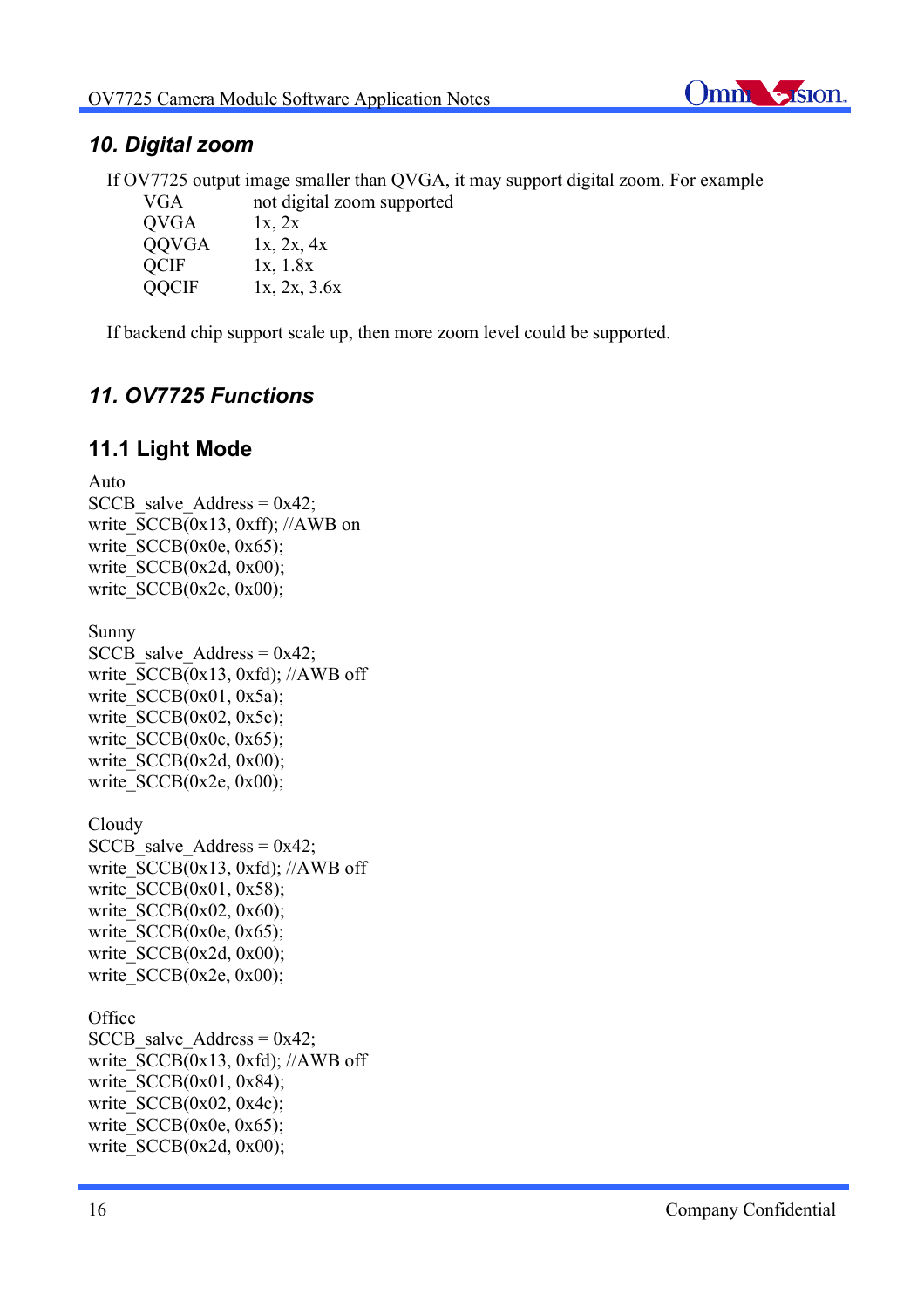

write\_SCCB(0x2e, 0x00);

```
Home
SCCB salve Address = 0x42;
write SCCB(0x13, 0xfd); //AWB off
write SCCB(0x01, 0x96);
write SCCB(0x02, 0x40);
write SCCB(0x0e, 0x65);write SCCB(0x2d, 0x00);
write SCCB(0x2e, 0x00);
```

```
Night
SCCB salve Address = 0x42;
write SCCB(0x13, 0xff); //AWB on
write SCCB(0x0e, 0xe5);
```
# **11.2 Color Saturation**

 The color saturation of OV7725 could be adjusted. High color saturation would make the picture looks more vivid, but the side effect is the bigger noise and not accurate skin color.

```
Saturation +4SCCB salve Address = 0x42;
write SCCB(0xa7, 0x80);write SCCB(0xa8, 0x80);
Saturation +3SCCB salve Address = 0x42;
write SCCB(0xa7, 0x70);
write SCCB(0xa8, 0x70);
Saturation +2SCCB salve Address = 0x42;
write SCCB(0xa7, 0x60);
write SCCB(0xa8, 0x60);
Saturation + 1
SCCB salve Address = 0x42;
write SCCB(0xa7, 0x50);
write SCCB(0xa8, 0x50);
Saturation 0
SCCB salve Address = 0x42;
write SCCB(0xa7, 0x40);
write SCCB(0xa8, 0x40);
```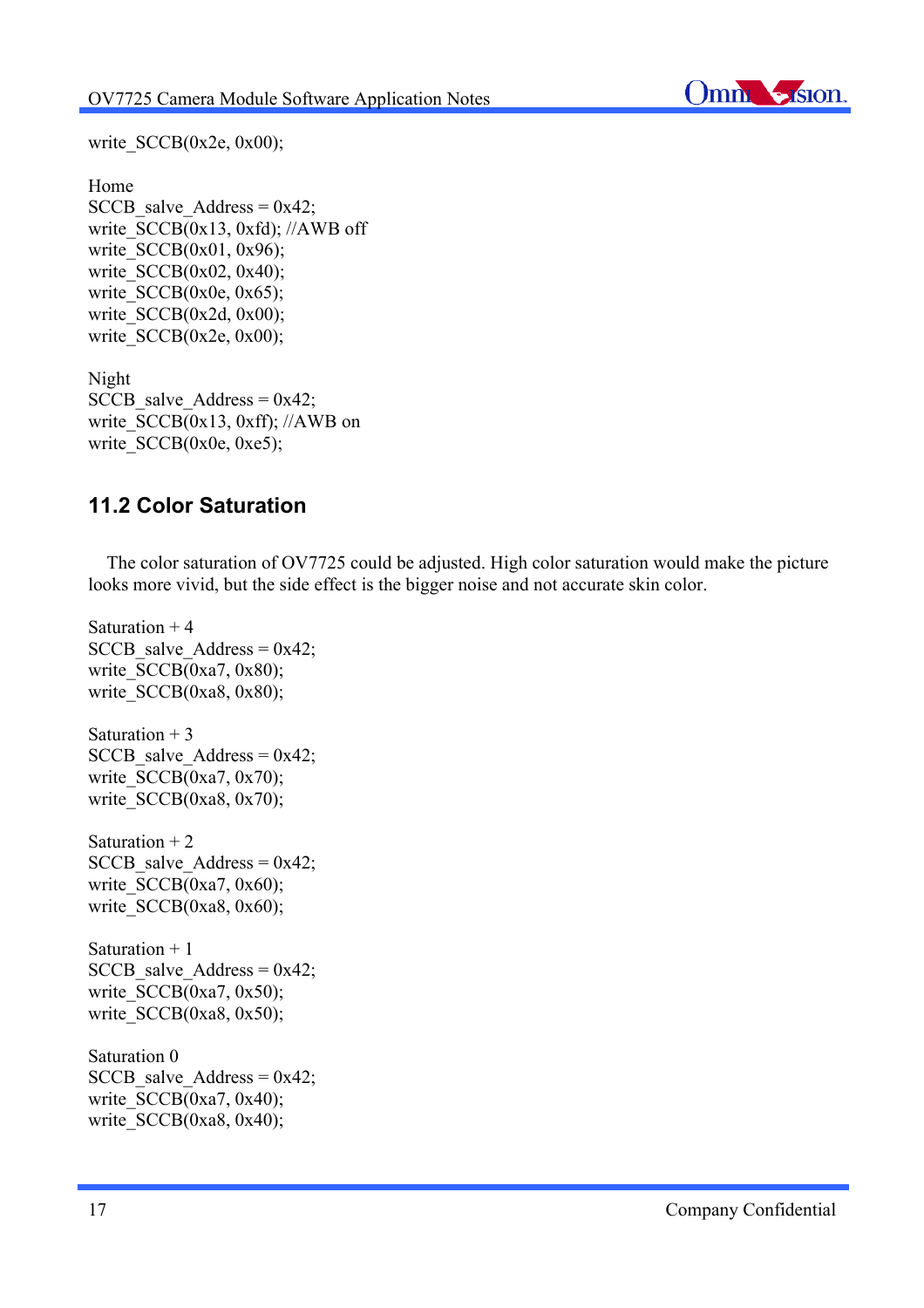

Saturation -1 SCCB salve Address =  $0x42$ ; write  $SCCB(0xa7, 0x30)$ ; write  $SCCB(0xa8, 0x30)$ ;

Saturation - 2 SCCB salve Address =  $0x42$ ; write  $SCCB(0xa7, 0x20)$ ; write  $SCCB(0xa8, 0x20)$ ;

Saturation - 3 SCCB salve Address =  $0x42$ ; write  $SCCB(0xa7, 0x10)$ ; write  $SCCB(0xa8, 0x10);$ 

Saturation - 4 SCCB salve Address =  $0x42$ ; write  $SCCB(0xa7, 0x00)$ ; write SCCB(0xa8, 0x00);

### **11.3 Brightness**

 The brightness of OV7725 could be adjusted. Higher brightness will make the picture more bright. The side effect of higher brightness is the picture looks frogy.

```
Brightness +4
SCCB salve Address = 0x42;
write SCCB(0x9b, 0x48);write SCCB(0xab, 0x06);
Brightness +3SCCB salve Address = 0x42;
write SCCB(0x9b, 0x38);write SCCB(0xab, 0x06);
Brightness +2
SCCB salve Address = 0x42;
write SCCB(0x9b, 0x28);write SCCB(0xab, 0x06);
Brightness +1
SCCB salve Address = 0x42;
write SCCB(0x9b, 0x18);write SCCB(0xab, 0x06);
Brightness 0
SCCB salve Address = 0x42;
```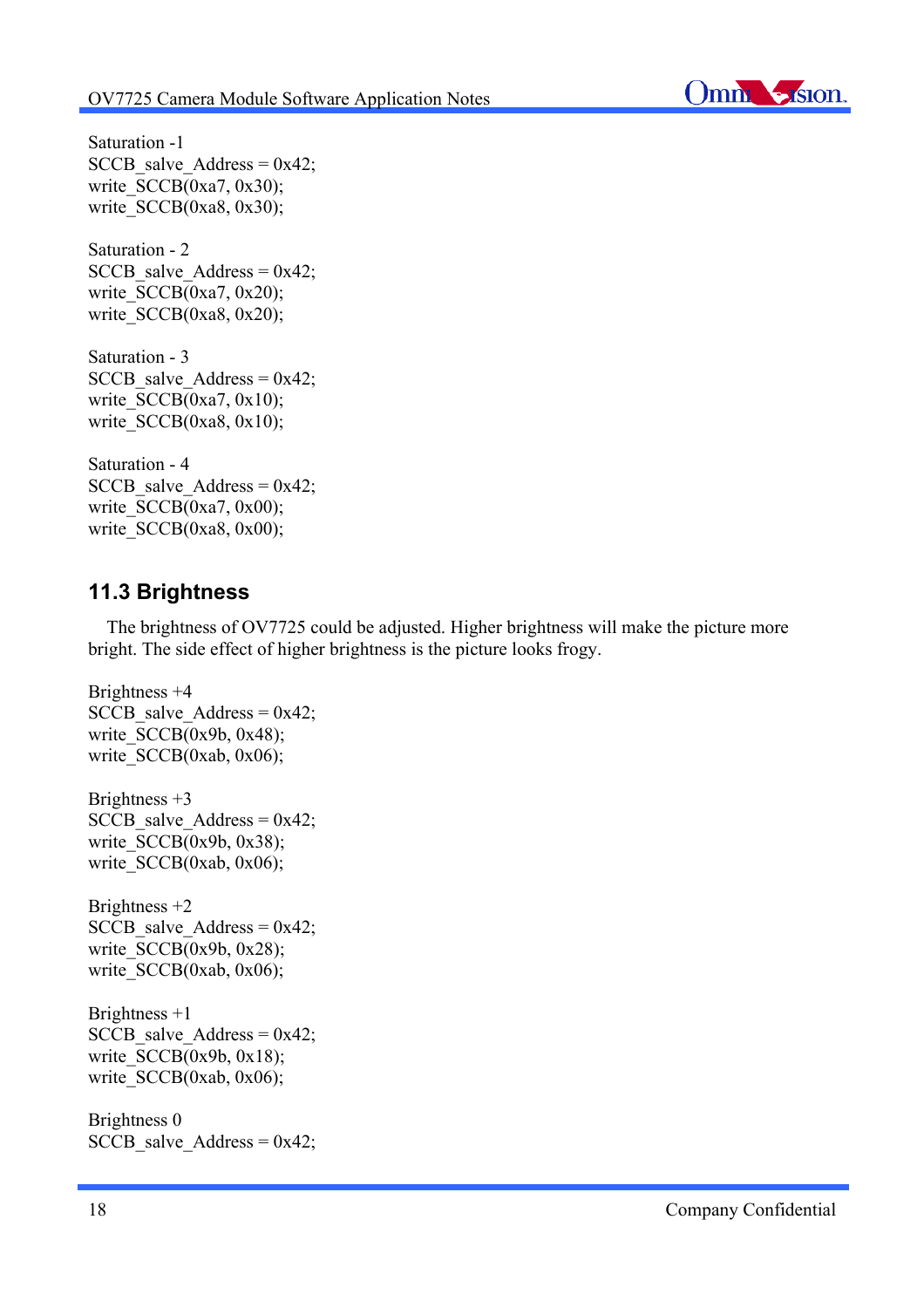

write  $SCCB(0x9b, 0x08);$ write  $SCCB(0xab, 0x06)$ ;

Brightness -1 SCCB salve Address =  $0x42$ ; write  $SCCB(0x9b, 0x08);$ write SCCB(0xab, 0x0e);

Brightness -2 SCCB salve Address =  $0x42$ ; write  $SCCB(0x9b, 0x18);$ write SCCB(0xab, 0x0e);

Brightness -3 SCCB salve Address =  $0x42$ ; write  $SCCB(0x9b, 0x28);$ write SCCB(0xab, 0x0e);

Brightness -4  $SCCB$  salve  $Address = 0x42$ ; write  $SCCB(0x9b, 0x38);$ write SCCB(0xab, 0x0e);

## **11.4 Contrast**

 The contrast of OV7725 could be adjusted. Higher contrast will make the picture sharp. But the side effect is loosing dynamic range.

Contrast +4 SCCB salve Address =  $0x42$ ; write  $SCCB(0x9c, 0x30);$ Contrast +3 SCCB salve Address =  $0x42$ ; write  $SCCB(0x9c, 0x2c)$ ; Contrast +2 SCCB salve Address =  $0x42$ ; write  $SCCB(0x9c, 0x28);$ Contrast +1 SCCB salve Address =  $0x42$ ;

write  $SCCB(0x9c, 0x24);$ 

Contrast 0  $SCCB$  salve  $Address = 0x42$ ;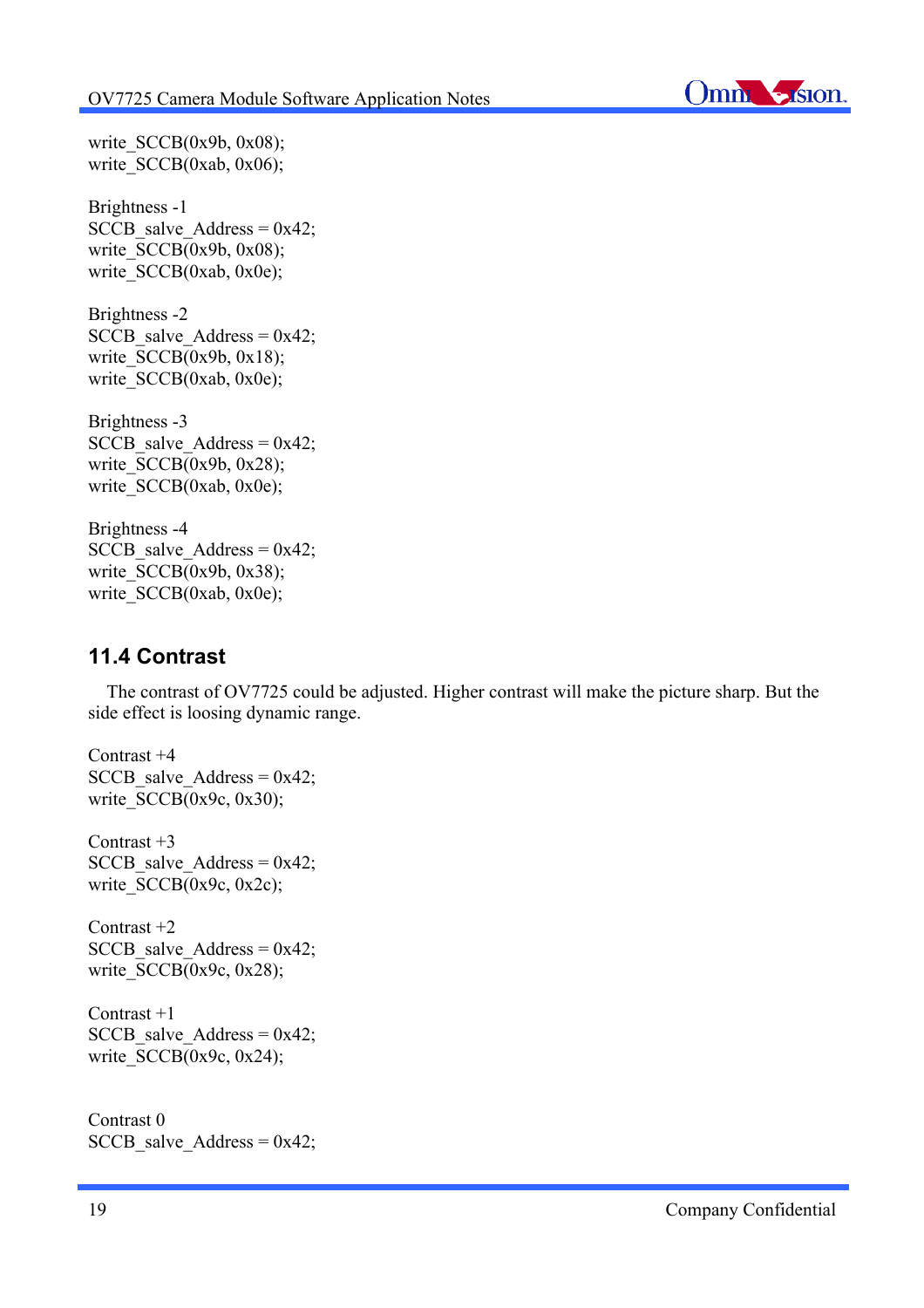

write  $SCCB(0x9c, 0x20)$ ;

Contrast -1 SCCB salve Address =  $0x42$ ; write SCCB(0x9c, 0x1c);

Contrast -2 SCCB salve Address =  $0x42$ ; write  $SCCB(0x9c, 0x18);$ 

Contrast -3 SCCB salve Address =  $0x42$ ; write  $SCCB(0x9c, 0x14)$ ;

Contrast -4 SCCB salve Address =  $0x42$ ; write  $SCCB(0x9c, 0x10)$ ;

### **11.5 Special effects**

 OV7725 support some special effects such as B/W, negative, sepia, bluish, redish, greenish etc. If users need other special effects, it should be supported by backend chips.

Normal SCCB salve Address =  $0x42$ ; write  $SCCB(0xa6, 0x06);$ write  $SCCB(0x60, 0x80)$ ; write  $SCCB(0x61, 0x80);$ B&W SCCB salve Address =  $0x42$ ; write  $SCCB(0xa6, 0x26)$ ; write SCCB(0x60, 0x80); write  $SCCB(0x61, 0x80)$ ; Bluish SCCB salve Address =  $0x42$ ; write  $SCCB(0xa6, 0x1e)$ ; write  $SCCB(0x60, 0xa0)$ ; write  $SCCB(0x61, 0x40);$ Sepia SCCB salve Address =  $0x42$ ; write SCCB(0xa6, 0x1e); write  $SCCB(0x60, 0x40)$ ; write  $SCCB(0x61, 0xa0)$ ;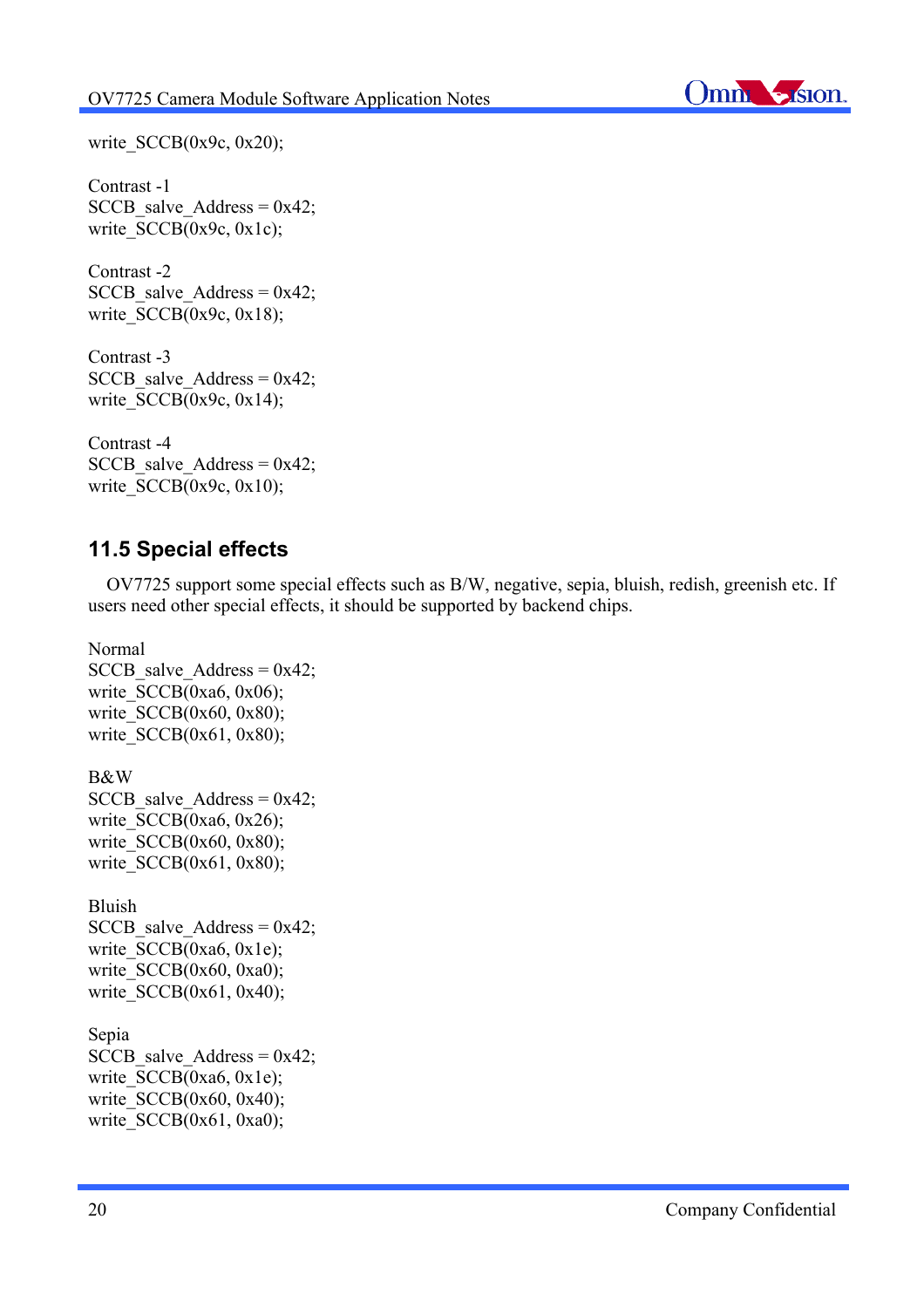

Redish SCCB salve Address =  $0x42$ ; write SCCB(0xa6, 0x1e); write  $SCCB(0x60, 0x80);$ write  $SCCB(0x61, 0xc0)$ ;

Greenish SCCB salve Address =  $0x42$ ; write SCCB(0xa6, 0x1e); write  $SCCB(0x60, 0x60)$ ; write SCCB(0x61, 0x60);

Negative SCCB salve Address =  $0x42$ ; write  $SCCB(0xa6, 0x46);$ 

# *12. Deal with Lens*

# **12.1 Light fall off**

 Light fall off means the corner of image is darker than center of image. It is caused by the lens. The lens shading correction function of OV7725 could be turned on to compensate the corner brightness and make the whole picture looks same bright.

# **12.2 Dark corner**

 Some lens may have dark corner. Dark corner means the color of picture looks almost black. It is not possible to correct dark corner with lens correction. So the module with dark corner is NG, it can not be used.

# **12.3 Resolution**

 The resolution of camera module depends on lens design, focus adjustment and sensor resolution as well. The focus adjustment is very important for camera module assembly.

 For OV7725 the focus distance is about 50~60cm. The depth of field is about from 25~30cm to infinite. If checking resolution of camera module, the resolution chart should be placed 50~60 cm away.

# **12.4 Optical contrast**

 The optical contrast of lens is very important to picture quality. If the optical contrast of lens is not good, the picture would looks forgy. Though it could be improved by increase the sensor contrast to make the picture sharper, the higher sensor contrast would make the detail lost of dark area of the picture.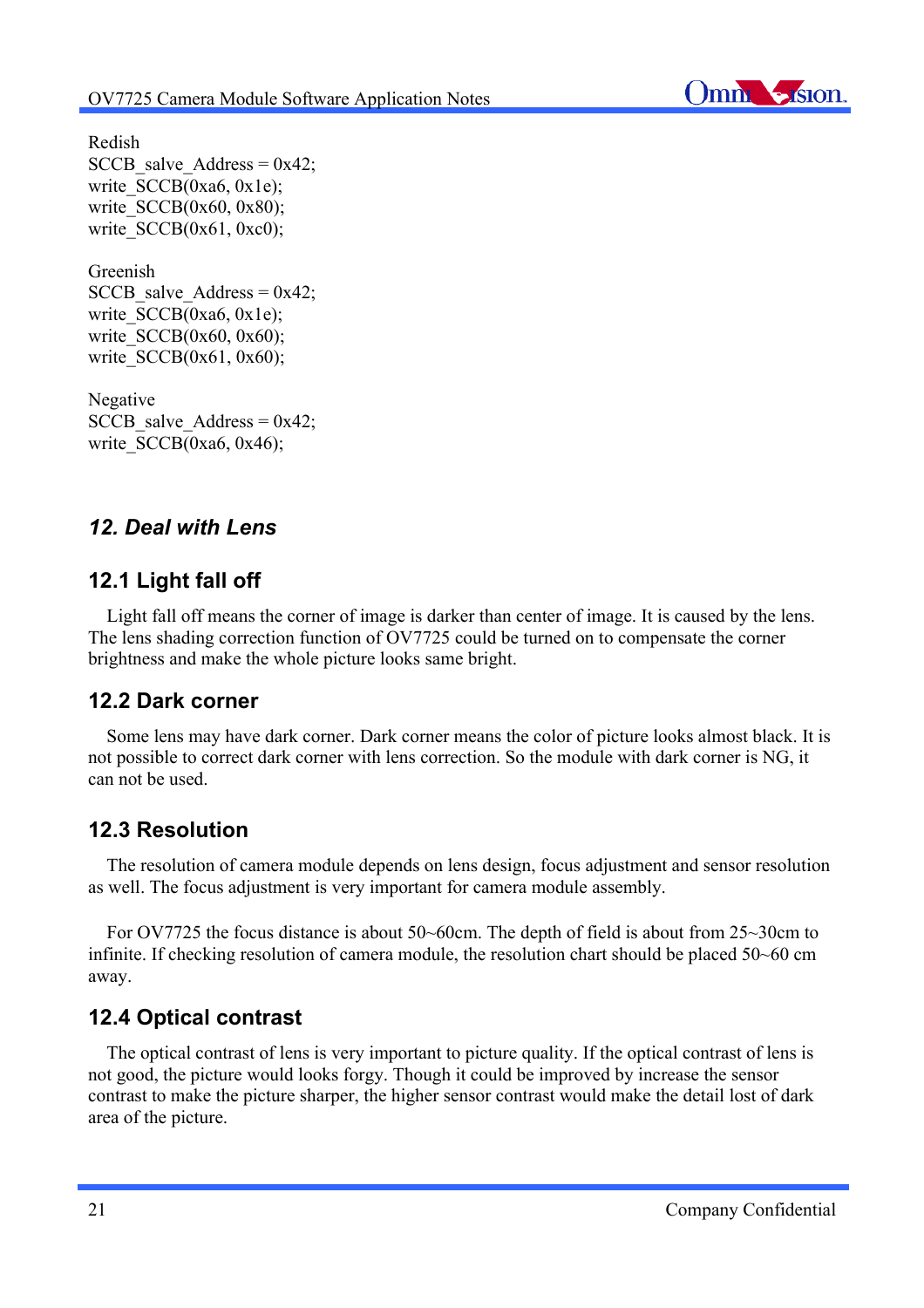

## **12.5 Lens Cover**

 The lens cover is the cheapest part in optical path. But it could affect picture quality very much. The lens cover should be made with optical glass with AR coating at both side. Otherwise, the lens cover may cause sensitivity loss and/or stronger lens flare.

# **12.6 Lens Correction**

 Lens Correction setting should be tunned with every module. Please contact with OmniVision local FAE foe lens correction tuning.

# *13. Reference Settings*

# **13.1 YCbCr**

//OV7720, YCbCr, VGA //15fps at 24MHz input clock, 4x maximum gain //2/27/2007

write  $SCCB(0x12, 0x80)$ ; // Reset

Delay(2ms);

write  $SCCB(0x3d, 0x03)$ ; write  $SCCB(0x17, 0x22)$ ; write  $SCCB(0x18, 0xa4);$ write  $SCCB(0x19, 0x07);$ write  $SCCB(0x1a, 0xf0);$ write  $SCCB(0x32, 0x00)$ ; write  $SCCB(0x29, 0xa0)$ ; write  $SCCB(0x2c, 0xf0);$ write  $SCCB(0x2a, 0x00)$ ; write  $SCCB(0x11, 0x01);$ write  $SCCB(0x42, 0x7f)$ ; write  $SCCB(0x4d, 0x09)$ ; write  $SCCB(0x63, 0xe0)$ ; write  $SCCB(0x64, 0xff);$ write  $SCCB(0x65, 0x20)$ ; write  $SCCB(0x66, 0x00)$ ; write  $SCCB(0x67, 0x48);$ write  $SCCB(0x13, 0xf0)$ ; write SCCB(0x0d, 0x41); // 0x51/0x61/0x71 for different AEC/AGC window write  $SCCB(0x0f, 0xc5);$ write  $SCCB(0x14, 0x11);$ write  $SCCB(0x22, 0x7f)$ ;

write  $SCCB(0x24, 0x40);$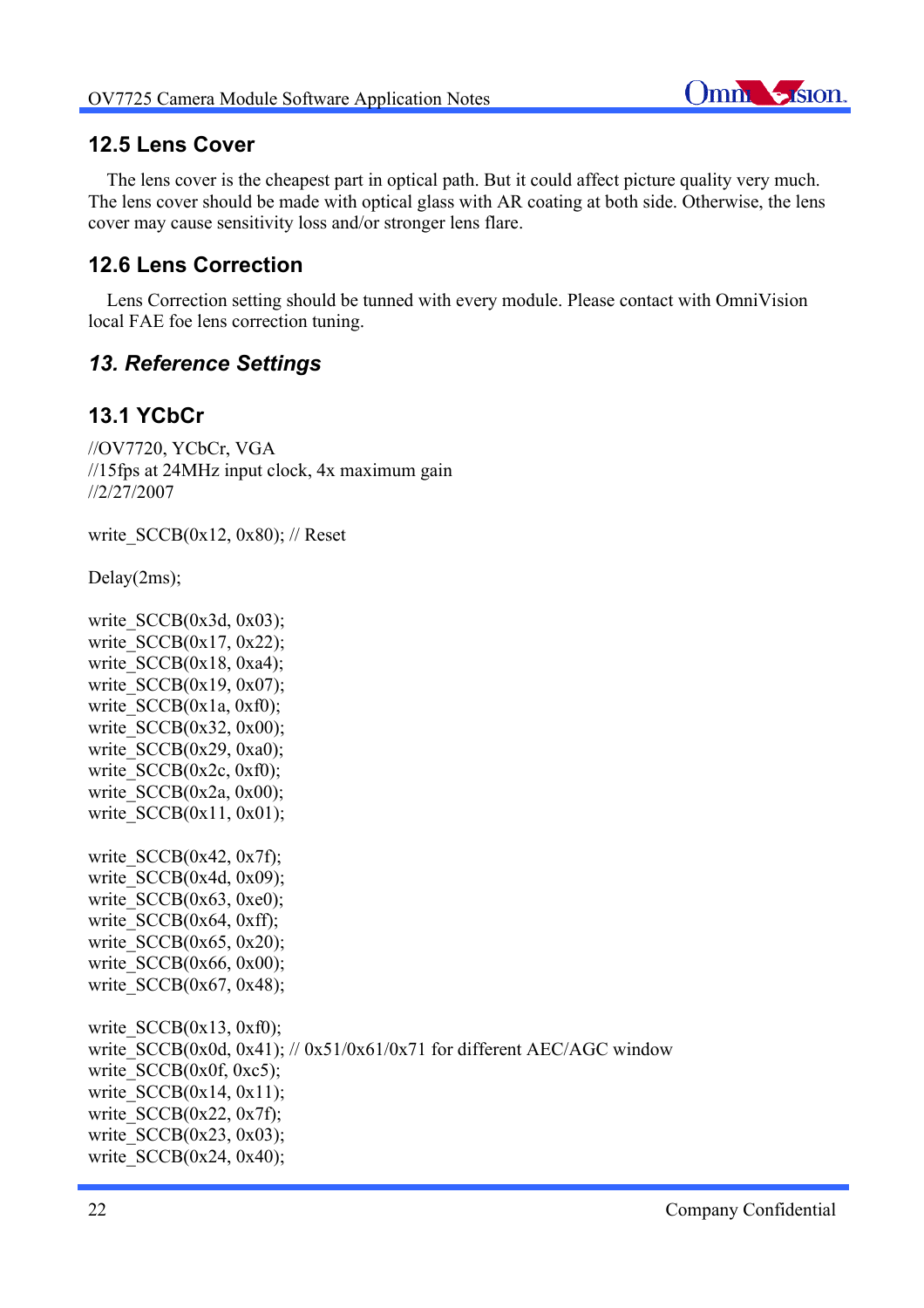

write  $SCCB(0x25, 0x30)$ ; write  $SCCB(0x26, 0xa1);$ write  $SCCB(0x2b, 0x00)$ ; write\_SCCB(0x6b, 0xaa); write  $SCCB(0x13, 0xff);$ write  $SCCB(0x90, 0x05)$ ; write  $SCCB(0x91, 0x01)$ ; write  $SCCB(0x92, 0x03)$ ; write  $SCCB(0x93, 0x00)$ ; write  $SCCB(0x94, 0xb0)$ ; write  $SCCB(0x95, 0x9d)$ ; write  $SCCB(0x96, 0x13)$ ; write  $SCCB(0x97, 0x16)$ ; write  $SCCB(0x98, 0x7b)$ ; write SCCB(0x99, 0x91); write  $SCCB(0x9a, 0x1e)$ ; write  $SCCB(0x9b, 0x08)$ ; write  $SCCB(0x9c, 0x20)$ ; write  $SCCB(0x9e, 0x81);$ write  $SCCB(0xa6, 0x06)$ ; //Gamma write SCCB(0x7e, 0x0c); write  $SCCB(0x7f, 0x16);$ write  $SCCB(0x80, 0x2a)$ ; write  $SCCB(0x81, 0x4e)$ ; write  $SCCB(0x82, 0x61);$ write  $SCCB(0x83, 0x6f)$ ; write  $SCCB(0x84, 0x7b)$ ; write  $SCCB(0x85, 0x86);$ write  $SCCB(0x86, 0x8e)$ ; write SCCB(0x87, 0x97); write  $SCCB(0x88, 0xa4);$ write  $SCCB(0x89, 0xaf);$ write SCCB(0x8a, 0xc5); write  $SCCB(0x8b, 0xd7)$ ; write\_SCCB(0x8c, 0xe8); write  $SCCB(0x8d, 0x20)$ ;  $\frac{1}{\sqrt{2}}$  for 30 fps, 60Hz write  $SCCB(0x33, 0x00)$ ; write  $SCCB(0x22, 0x7f)$ ; write  $SCCB(0x23, 0x03)$ ; // for 25 fps, 50Hz //write SCCB(0x33, 0x66); //write SCCB(0x22, 0x99);